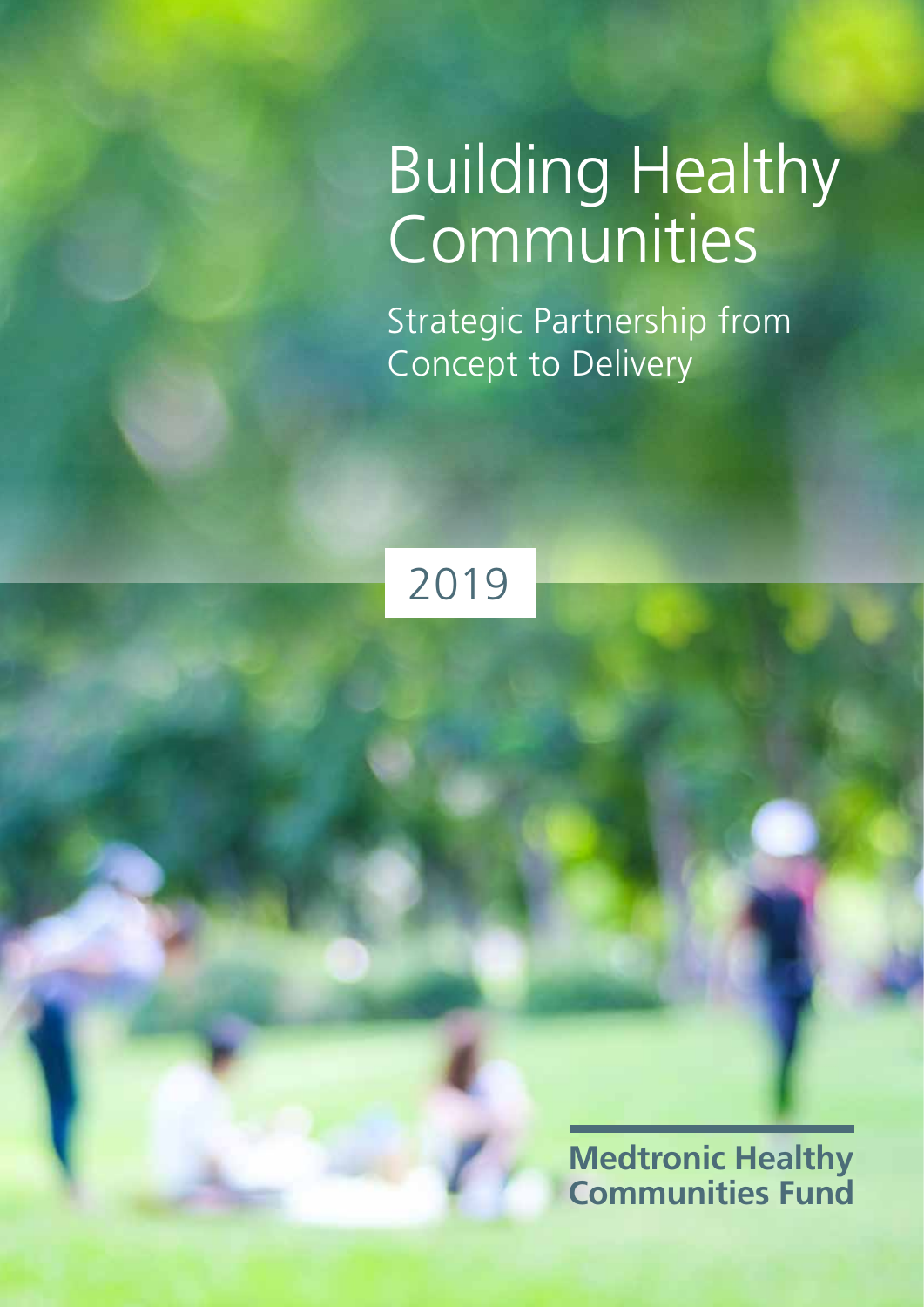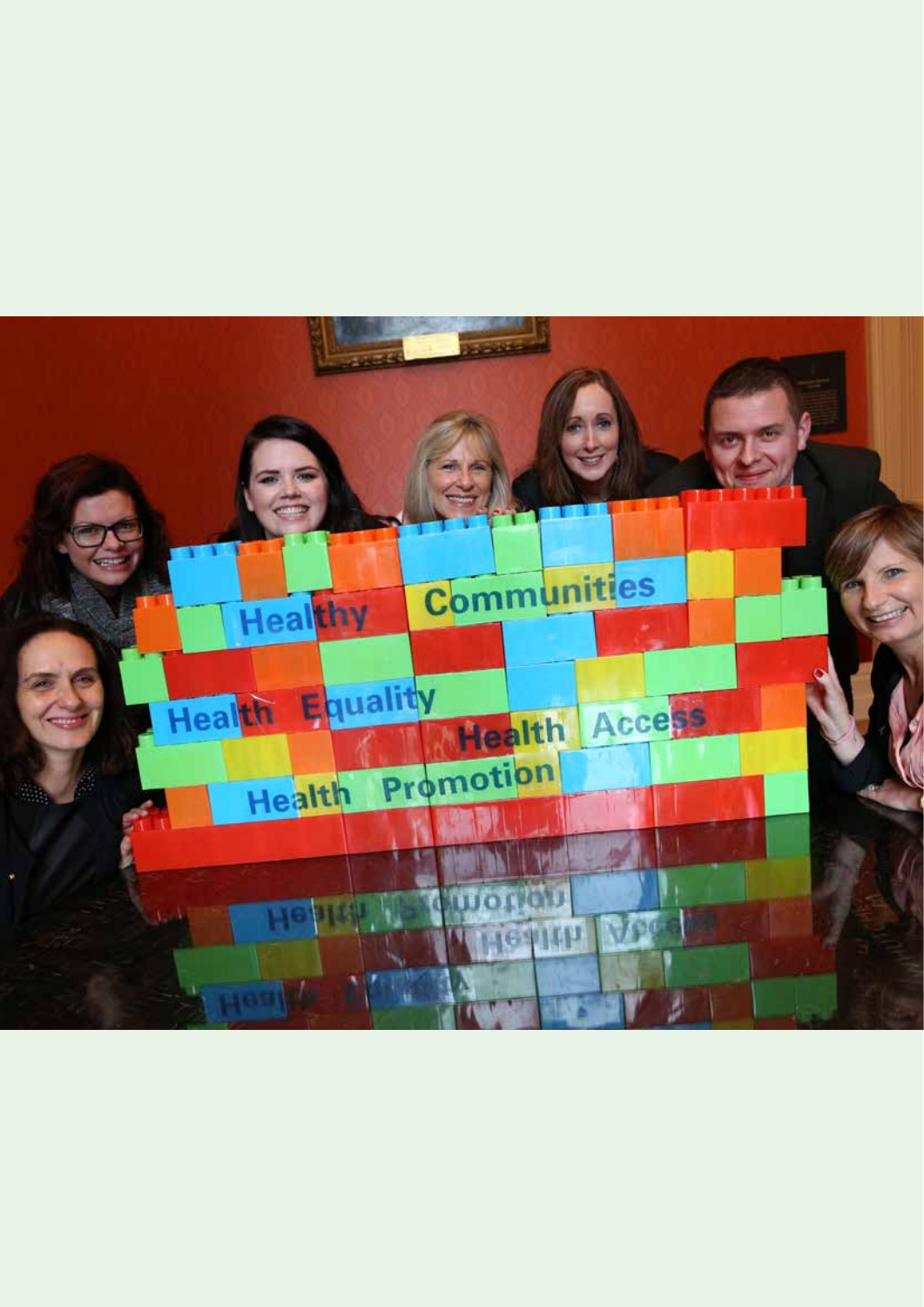## **Contents**

| Foreword:         | Tina Roche, Chief Executive, The Community Foundation for Ireland<br>Paurvi Bhatt, President, Medtronic Foundation |
|-------------------|--------------------------------------------------------------------------------------------------------------------|
| Section 1:        | Overview                                                                                                           |
|                   | 1.1 Purpose and overview of document                                                                               |
|                   | 1.2 Background to the partners                                                                                     |
|                   | 1.3 Non Communicable Diseases                                                                                      |
|                   | 1.4 The Irish context                                                                                              |
|                   | 1.5 The Medtronic Healthy Communities Fund                                                                         |
|                   | 1.6 Learnings from The Medtronic Healthy Communities Fund                                                          |
| Section 2:        | <b>Partner Case studies</b>                                                                                        |
|                   | 2.1 Irish Cancer Society                                                                                           |
|                   | 2.2 Marie Keating Foundation                                                                                       |
|                   | 2.3 Siel Bleu Ireland                                                                                              |
|                   | 2.4 Irish Heart Foundation                                                                                         |
|                   | 2.5 Conclusion                                                                                                     |
| Section 3:        | Learnings from developing a multi party NGO/ Philanthropy Partnership                                              |
|                   | 3.1 Introduction                                                                                                   |
|                   | 3.2 Partnership framework                                                                                          |
| <b>Section 4:</b> | <b>Concept to Delivery:</b> A model for delivering and testing                                                     |
|                   | 4.1 A model for testing and delivering health promotion interventions                                              |
|                   | 4.2 Key stages of project/programme implementation                                                                 |
|                   | 4.3 Summary                                                                                                        |
| <b>Section 5:</b> | To find out more                                                                                                   |
|                   | 5.1 List of useful tools and resources                                                                             |
|                   | 5.2 Key contacts                                                                                                   |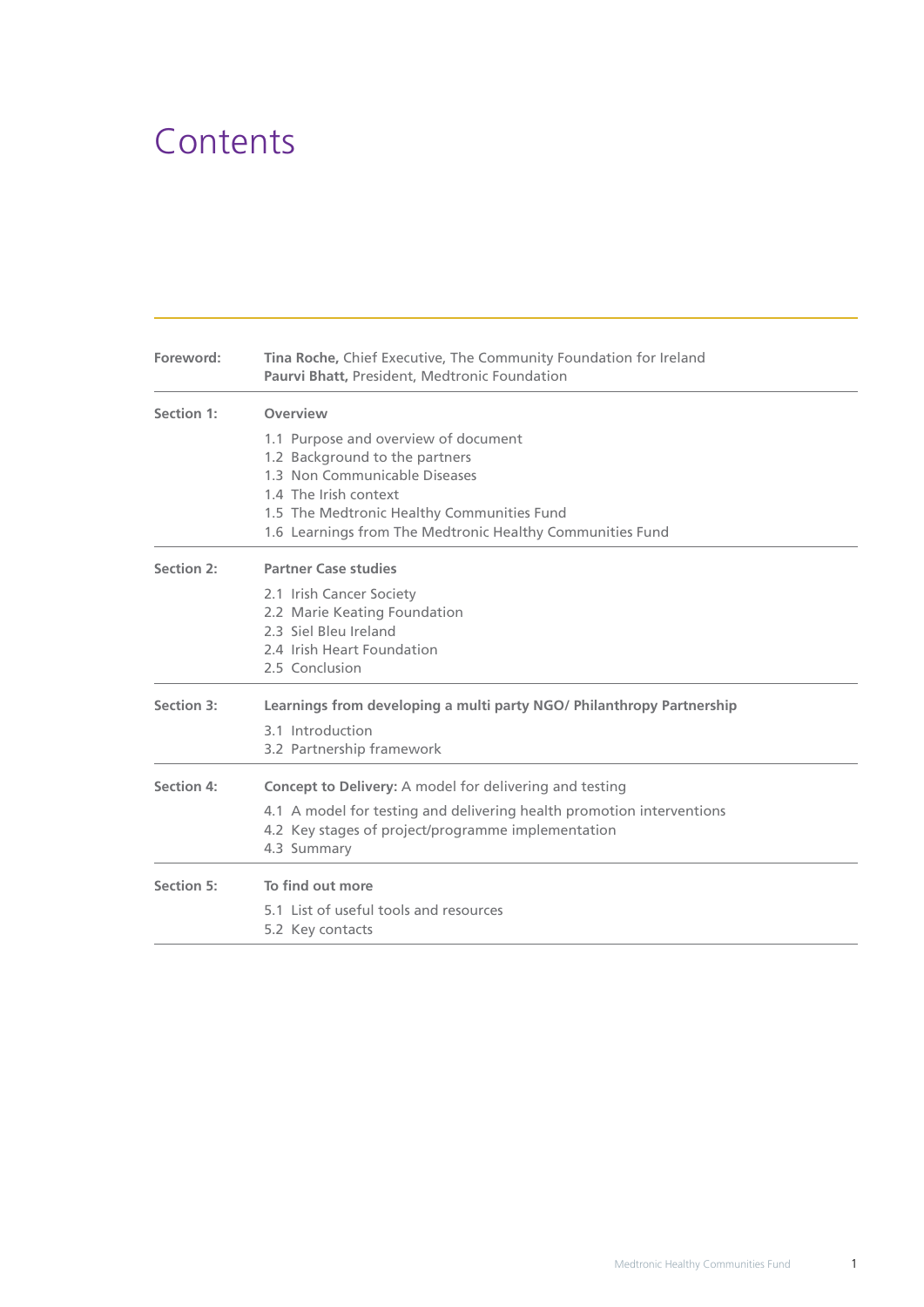### Foreword

The Community Foundation for Ireland empowers individuals, families and companies to make a difference through a model of philanthropy based on trust, effectiveness and impact. While Ireland has a strong tradition of charitable giving, strategic and structured giving on the part of trusts and foundations is less developed. Therefore, the commitment by the Medtronic Foundation of €1 million to fund health-focused charities in Irish communities, was a significant and strategic opportunity to demonstrate the role that philanthropy can play in supporting healthy communities and we thank Medtronic for its investment and commitment to the Medtronic Healthy Communities Fund (Fund).

While Government bears the main responsibility in relation to health services, a core principle of the Healthy Ireland initiative is that all sectors have a role to play and need to work together. Within The Community Foundation for Ireland, we believe that philanthropy provides the opportunity to bring something quite different to the table and this has been demonstrated by the success and impact of the Fund.

In addition to the approximately 12,600 end users, 146 upskilled trainers and 134 local partner organisations that benefited from the Medtronic Healthy Communities Fund, grantees highlighted the far reaching benefits of the partnership approach to this multi annual grants scheme. In particular, the Fund provided the opportunity to take a strategic approach to addressing issues of access and equality in health, with the multi annual commitment of financial support being a key enabler. There were important insights and learnings in relation to rolling out health promotion and health prevention strategies within local communities which highlights the great opportunities that exist in the health sector for private funders to make a real difference. Perhaps most importantly, the Fund provided the opportunity to partner with innovative and strategic non-profit organisations and the results from these partnerships are the focus of this document. We hope that it will be a useful resource for philanthropic funders and not for profit organisations with an interest in promoting health and healthier communities.

#### **Tina Roche,**

Chief Executive, The Community Foundation for Ireland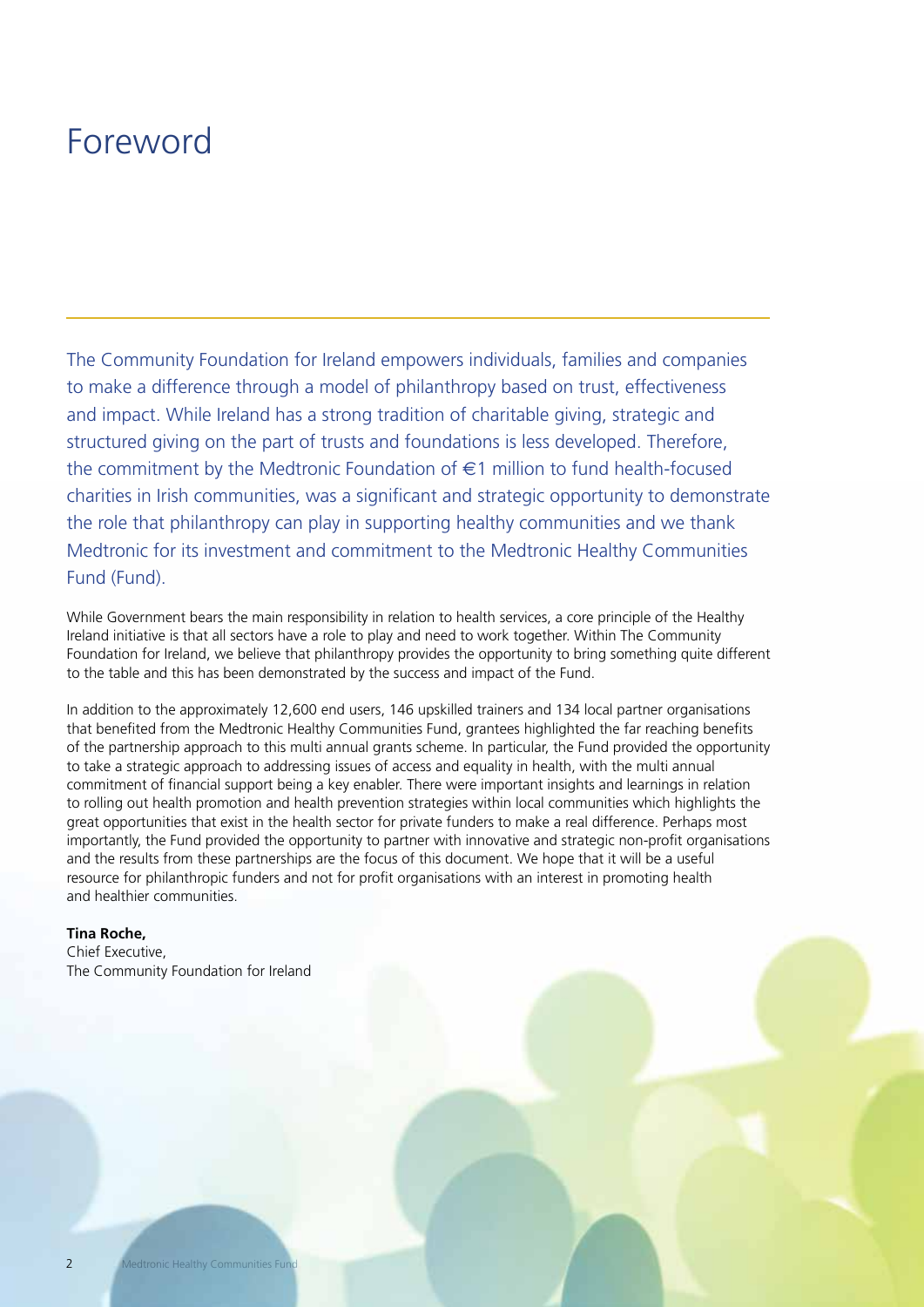Medtronic Foundation is focused on improving health for underserved populations and supporting communities where Medtronic employees live and give. Our strategic goals are to improve health for over half of participants in our global health programmes and to double employee volunteerism.

Our work in Ireland is the perfect example of how collaboration of partners, strategic financial investment, and insights/skills from our employees deliver meaningful results when they are combined and put to work in a community.

For the past four years, the Medtronic Foundation worked with The Community Foundation of Ireland and four national health charity partners who share a collective vision of building healthy communities by expanding access to healthcare for underserved communities. The four partners are The Irish Cancer Society, The Irish Heart Foundation, Marie Keating Foundation, and Siel Bleu Ireland Ireland. Collectively, they developed programmes to address non-communicable diseases (NCDs) across all life stages. The in-depth work of these partners enabled action against the UN Sustainable Development Goals (SDGs) and increased capacity building and resource development for the sector, far exceeding our expectations.

Key lessons from this initiative include:

- **> Ensure a clear strategy, manage progress, and refocus to deliver results**
- **> Ensure resources and insights are enabled to manage across multiple partners and years**
- **> Stakeholder engagement requires clear role definition**

We hope that this document will be a useful resource for local, regional and national organisations, as well as private funders – in providing practical advice and guidance for those embarking on health promotion outcomes.

Thank you to our partners for their openness to new ideas, trust in sharing perspectives, and most importantly, their dedication to ensuring health access for the underserved. Their invaluable insights and lessons will undoubtedly spark bold efforts across many others who aim to improve healthcare for underserved populations in Ireland and beyond.

#### **Paurvi Bhatt**

President, Medtronic Foundation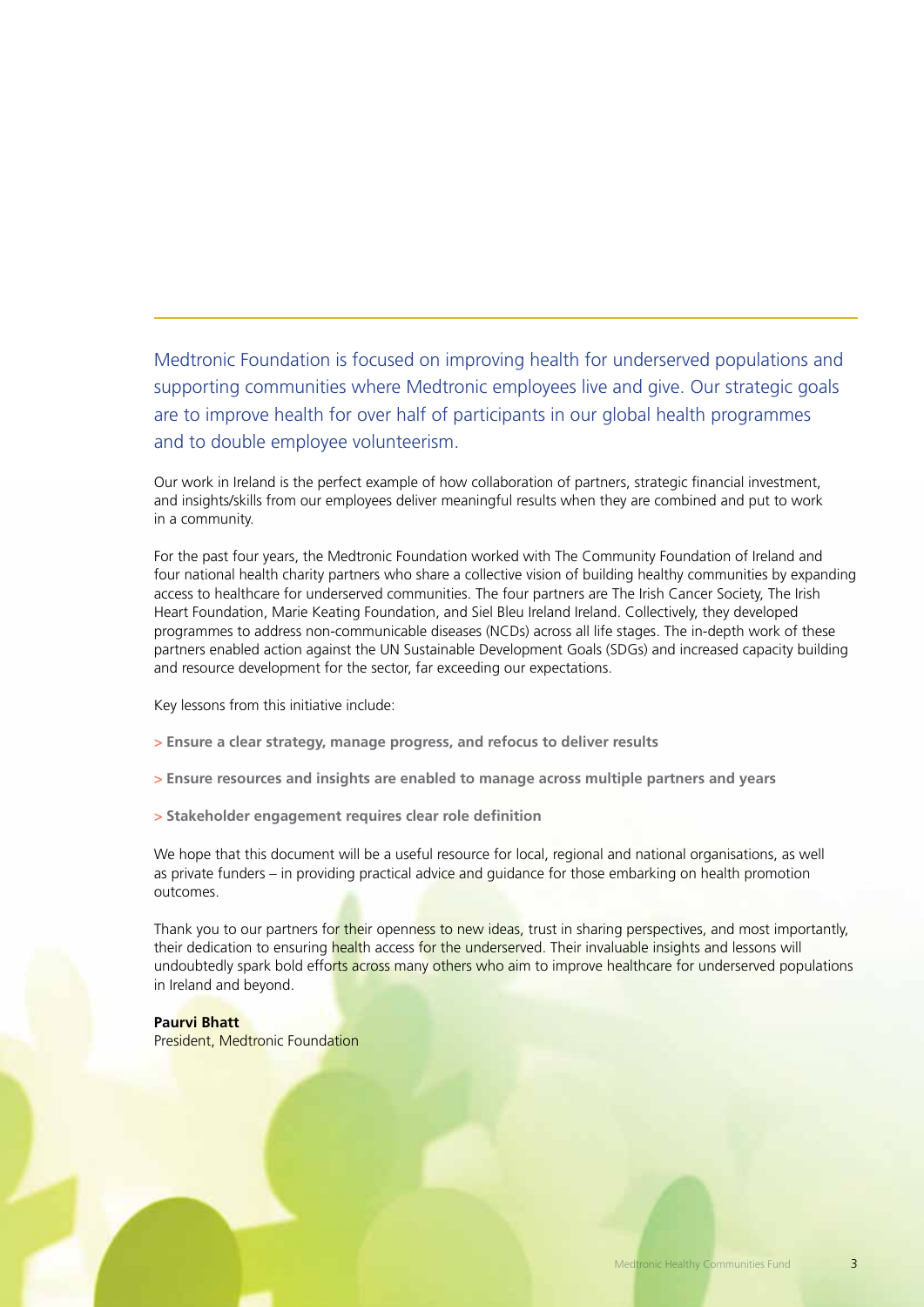## Section 1: Overview

#### **1.1 Purpose and overview of document**

**The overall purpose of this document is to demonstrate the value of prevention in health promotion work that is innovative, evidenced-based and led through a partnership approach**  (at national, regional and local <sup>1</sup> level). It is intended to be a roadmap to responding to gaps in **service access and provision and is a resource for other non-governmental organisations (NGO's) and funders, in particular those operating in communities at grass-roots level.**

Significant insights, learning and knowledge in relation to working in partnership and programme implementation have resulted in the development of:

- **1. A Partnership Framework** which illustrates a case for strategic investment which creates added value through philanthropic and non-governmental organisation (NGO) partnership and
- **2. A Concept to Delivery** model for developing, delivering and testing health promotion interventions or programmes for community and education settings.

The **Partnership Framework** demonstrates to NGOs, government, Medtronic, and other philanthropic organisations the value and impact that can be created through working together. The framework also represents how the four national partners (Irish Cancer Society, Irish Heart Foundation, Marie Keating Foundation and Siel Bleu Ireland Ireland) innovatively maximised their skills, resources and reach in order to address the three objectives of the Medtronic Healthy Communities Fund.

The **Concept to Delivery** model demonstrates how organisations, engaging in cross-sectoral collaborations can develop and deliver programmes to meet the health needs of their target groups in community or education settings.

This section of the document provides the background and context to the Medtronic Healthy Communities Fund. In section 2, each of the four partners have showcased their programme design and process of implementation through **Case Studies**. These provide an in-depth view of their programme, whilst illuminating the impacts on the people that they serve. The case studies help to set the scene for the sections that follow.

Section 3 describes the **Partnership Framework** while Section 4 discusses the **Concept to Delivery Model.**

At the end of the document (Section 5), there is a list of useful **resources and tools** that the four partners found helpful to plan, design and implement their projects.

**<sup>1</sup>** Local and community are used interchangeably to refer to a particular area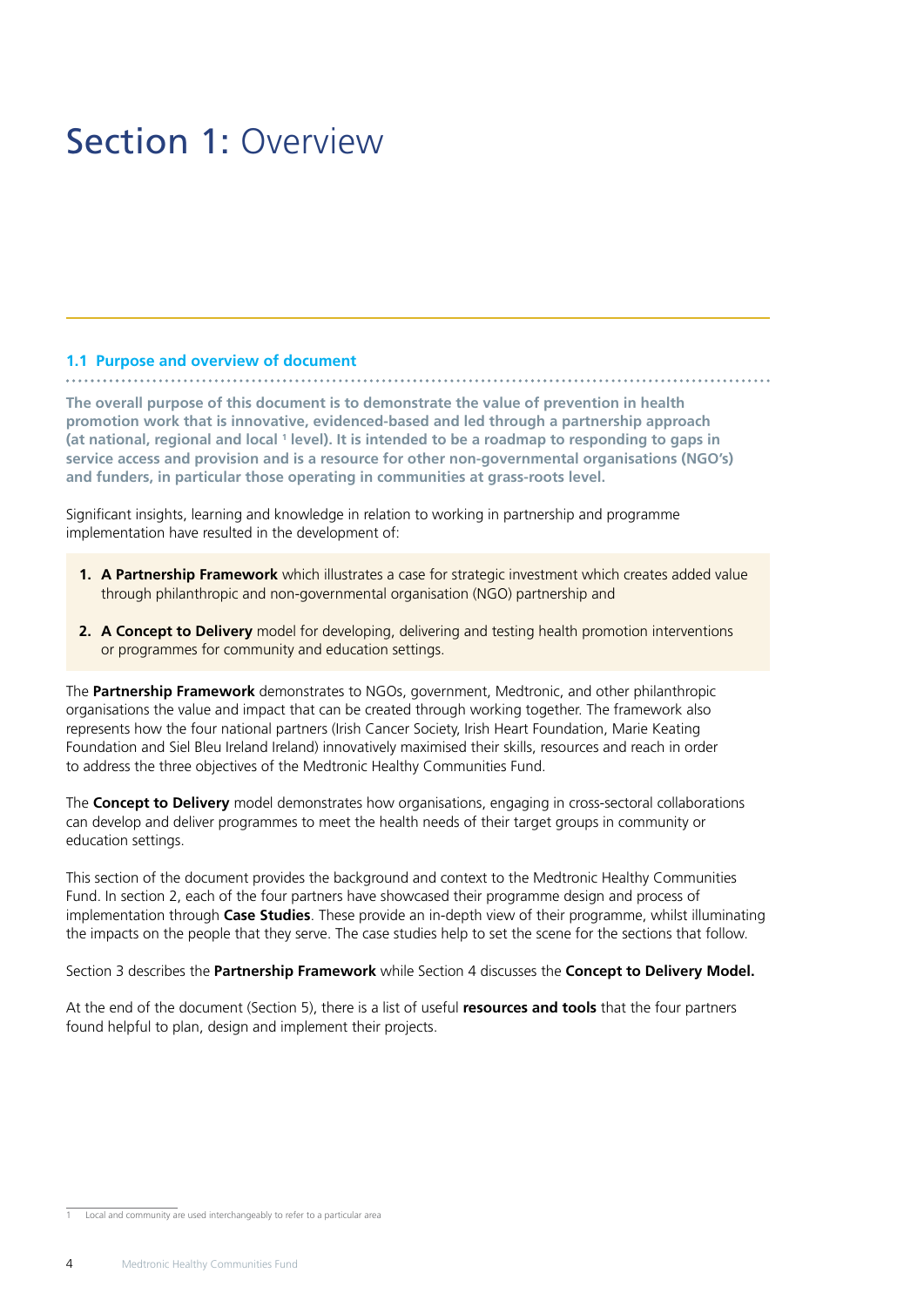#### **1.2 Background to the partners**

**Medtronic plc, headquartered in Dublin, Ireland, is among the world's largest medical technology, services and solutions companies – alleviating pain, restoring health and extending life for millions of people around the world. Medtronic employs more than 85,000 people worldwide, serving physicians, hospitals and patients in more than 160 countries. The company is focused on collaborating with stakeholders around the world to take healthcare Further, Together.** 

**Medtronic Foundation focuses on expanding access to quality chronic disease care among underserved populations worldwide, in addition to supporting health initiatives in communities where Medtronic employees live and give. The Global Health work is focused on improving health outcomes for underserved populations around the world. For more information visit www.medtronic.com**

**The Community Foundation for Ireland** is a leading philanthropic organisation in Ireland. The Community Foundation for Ireland makes a difference by inspiring a spirit of giving and by investing in people and solutions to benefit every community. For more information visit www.communityfoundation.ie

**The Irish Heart Foundation** is the national charity dedicated to eliminating premature death and disability from heart disease and stroke. Its mission is to lead the fight to prevent, save lives and make life better for those living with heart disease and stroke. The Irish Heart Foundation promotes health in communities, workplaces and schools from free heart health checks in the Mobile Health Unit, healthy eating and physical activity programmes and free CPR training. The foundation advocates for change and gives vital patient support through support groups and quality information. For more information visit www.irishheart.ie

**Siel Bleu Ireland** is a charity and social enterprise dedicated to tackling the growing epidemic of inactive ageing by offering affordable and accessible exercise programmes to older adults and people living with disease and disabilities. Each week, Siel Bleu Ireland's expert Physical Trainers deliver exercise programmes to over 5,750 people in 20 counties across Ireland. www.sielbleu.ie

**The Irish Cancer Society** is the national cancer charity in Ireland. The Society is working towards a future without cancer. The Society's key goals are to improve the lives of people with cancer and to support people to reduce their risk of cancer, so that fewer people get cancer and those who do have better outcomes. For more information on the work of the Irish Cancer Society visit www.cancer.ie

**The Marie Keating Foundation** is a leading voice in cancer awareness and information for both men and women in Ireland. The Foundation's mission is to make cancer less frightening by enlightening and to ensure that the people of Ireland know that early detection can save lives, it's aim is to achieve a world free from the fear of cancer. www.mariekeating.ie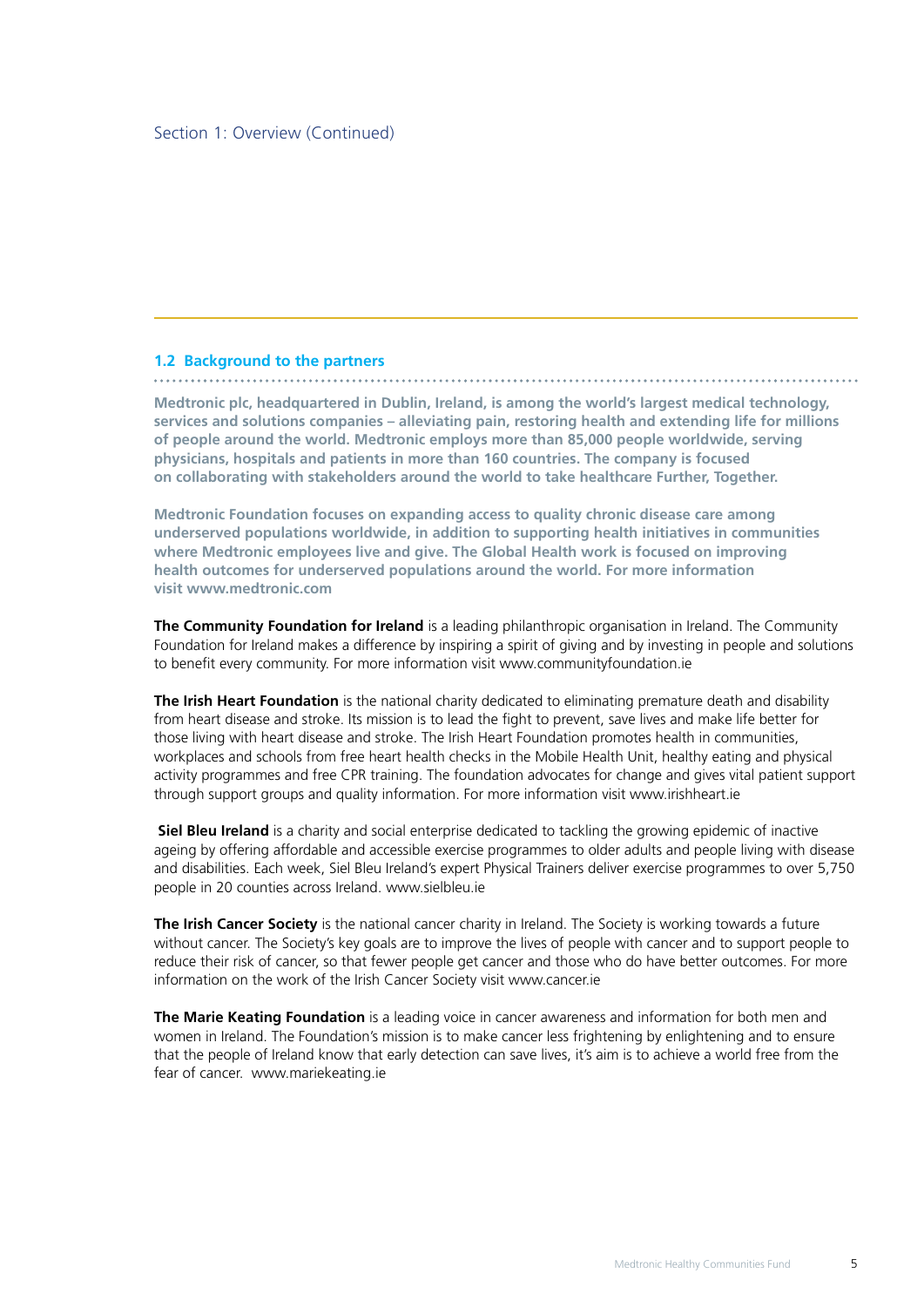#### **1.3 Non Communicable Diseases**

**According to the World Health Organisation (WHO), Non Communicable Diseases (NCDs) are estimated to account for 91% of all deaths in Ireland. NCDs are diseases that are not passed on from person to person with four main types accounting for 70% of those deaths: cardiovascular diseases (29%), cancers (30%), chronic respiratory disease (9%) and diabetes (2%)2 .**

Everyone is potentially vulnerable to NCDs. The main risk factors include unhealthy diets, lack of physical activity, exposure to tobacco, over exposure to the sun and harmful use of alcohol<sup>3</sup>. The impact of NCDs is spread across society with a high cost burden in relation to providing health care for treatment - "In 2011, 12.5% (€1.68 billion) of the total health budget was spent on care of patients with these four chronic conditions"4 Those affected often have poor quality of life and a reduced ability to engage in economic development.

The occurrence of NCDs is heavily influenced by the social determinants of health with people experiencing economic disadvantage being disproportionally affected. Worryingly, in Ireland, one in five children are obese, one in five of the population smoke and it ranks as the fifth highest country for alcohol consumption per capita in Europe <sup>5</sup> (HSE, 2018). In 2010, the Institute of Public Health in Ireland, predicted that, without significant intervention, the prevalence of NCDs will increase by up to 40% by 2020<sup>6</sup>.

#### **1.4 The Irish Context**

According to the WHO and Healthy Ireland (government-led initiative aimed at improving the health and wellbeing of everyone living in Ireland) focusing on prevention and management of NCDs is essential to improve quality of life and to avoid health care becoming unaffordable. Both organisations also highlight that working in partnership with key stakeholders is integral to an intervention's success. The call from policy makers is for health focused organisations (statutory and non-statutory) to work with communities, from pre-school to older people, in order to: implement anti-tobacco measures, reduce alcohol use, improve the quality of diet and increase physical activity.7

<sup>2</sup> WHO, 2018: Non communicable Diseases Country Profiles

<sup>3</sup> WHO, 2018 – 1, Non Communicable Diseases Factsheet

<sup>4</sup> HSE, 2014: Preventing chronic disease: defining the problem, p XX

<sup>5</sup> HSE, 2018: Community Health organisation Dublin North city/county; Healthy Ireland Implementation plan

<sup>6</sup> Balanda et al, 2010: Making chronic conditions count, Institute of Public Health in Ireland

<sup>7</sup> Department of Health, 2013: Healthy Ireland: A framework of improved health and wellbeing, HSE, 2014: Preventing chronic disease: defining the problem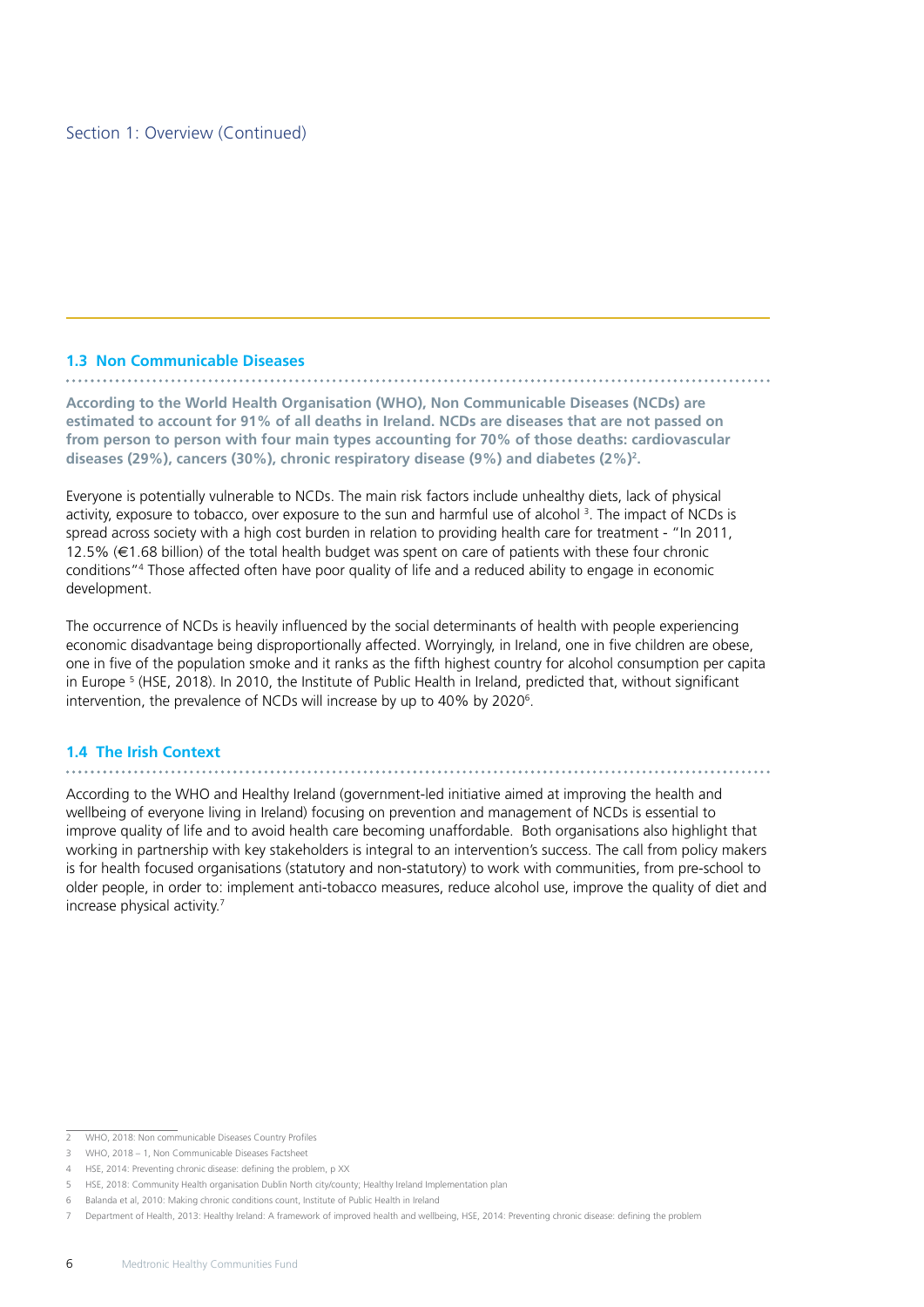#### **1.5 The Medtronic Healthy Communities Fund**

**The Medtronic Foundation made a €1m commitment to health charities in Irish communities, in partnership with The Community Foundation for Ireland and the Ireland Funds. The Medtronic Healthy Communities Fund (the Fund) was established in 2015 to support innovative projects that improve health at the community level, especially for people who have been traditionally at risk from chronic diseases such as heart disease or diabetes, or are challenged in accessing existing healthcare services. The multi-annual Fund, managed and administered by The Community Foundation for Ireland, issued grants to organisations improving pathways to healthcare services, promoting healthcare and wellbeing, and tackling healthcare inequality.** 

Consistent with Medtronic's global vision of building healthy communities by expanding access to health care for underserved communities, the Fund enables Medtronic to contribute to reducing health inequalities in line with the "Healthy Ireland" framework and the Sustainable Development Goal 3 - Good Health and Well-Being.

Six national partner organisations were selected in Year 1. Four of these Partners were brought forward into the second phase of Funding<sup>8</sup>, where their projects were further developed and rolled out to new communities using impactful partnerships with local not-for-profit organisations. The four partners are; The Irish Cancer Society; The Irish Heart Foundation; The Marie Keating Foundation and Siel Bleu Ireland Ireland (from now on referred to as Partners). Collectively, they have developed programmes to address NCD's across all life stages from pre-schoolers to older adults.

The Partners' programmes (see case studies in Section 2) were funded according to the key objectives of the initiative:

- **Siel Bleu Ireland's** programme addresses equitable access to exercise programmes, delivered by appropriately qualified qualified physical trainers for the management of Chronic Obstructive Pulmonary Disease (COPD) in older people
- **• The Marie Keating Foundation** responds to the need for health promotion in secondary schools to create awareness in different types of cancers and associated risks, allowing children to make healthier choices in their lives going forward
- **• The Irish Heart Foundation** partnered with Early Childhood Ireland to address health promotion in the early childhood setting, training educators to increase physical activity among the children
- **•• The Irish Cancer Society's** programme responds to health inequalities by delivering health and wellbeing programmes to young adult learners in disadvantaged communities.

<sup>8</sup> GIY Ireland and Dublin City University were partners in the first year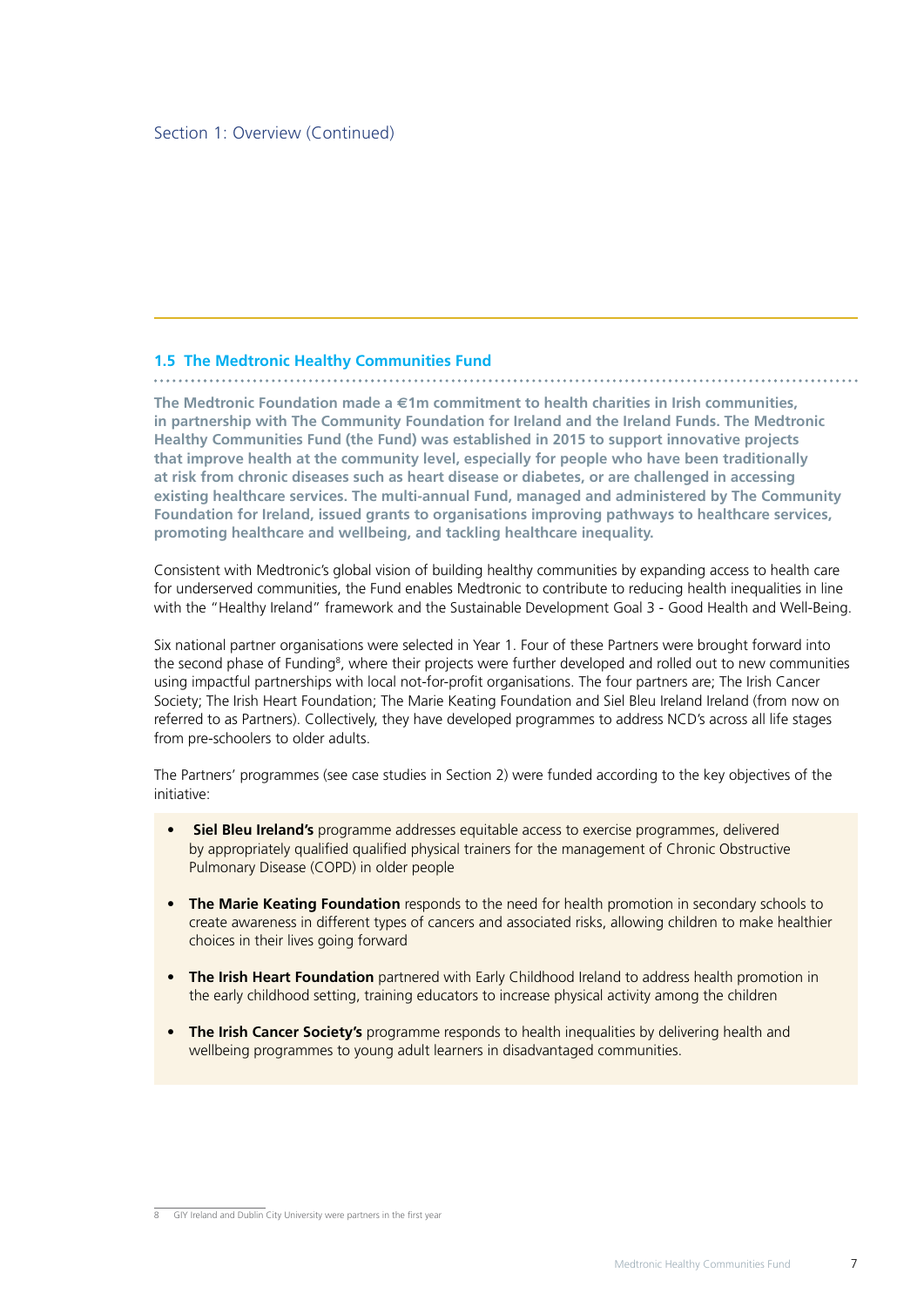#### **1.6 Learnings from the Medtronic Healthy Communities Fund**

The grants allocated through the Fund had a significant impact and reach within the context of individual projects. However, an additional outcome from the Fund is the demonstration of the value of prevention work that is innovative, evidenced-based and works through a partnership approach (at national, regional and local<sup>9</sup> level). Each partner has showcased their programme design and process of implementation through a case study, which gives a more in-depth view of their programme (Section 2), while illuminating the impacts on the people that they serve.

While the initial grants to the national partners were given as individual grants, over the timescale of the Medtronic Healthy Communities Fund, the Partners gained significant insights, learning and knowledge in relation to working in partnership and programme implementation. Reflections from the Partners' collaboration with each other unearthed a number of shared values and shared learnings. Arising from the collaborative approach, there were two additional unforeseen outcomes from the Medtronic Healthy Communities Fund which are the focus of this resource document, namely:

- a. The development of a Partnership Framework derived from the learnings of a multi-party NGO/ Philanthropy partnership and the significant added value which can arise through adopting a partnership approach.
- b. The development of a Concept to Delivery Model for testing health promotion interventions in community and education settings at a national, regional and local level.

The Partners have brought their experience to this collaborative and reflective process to:

- Detail the experience of working in partnership
- Capture the knowledge and experience of implementing a project from concept to delivery in a user friendly way
- Encourage a reflective process of project implementation
- Be authentic while identifying pitfalls and potential challenges
- Promote the need for funding and resources
- Highlight the importance of relationship building and management
- Report the unexpected outcomes

**<sup>9</sup>** Local and community are used interchangeably to refer to a particular area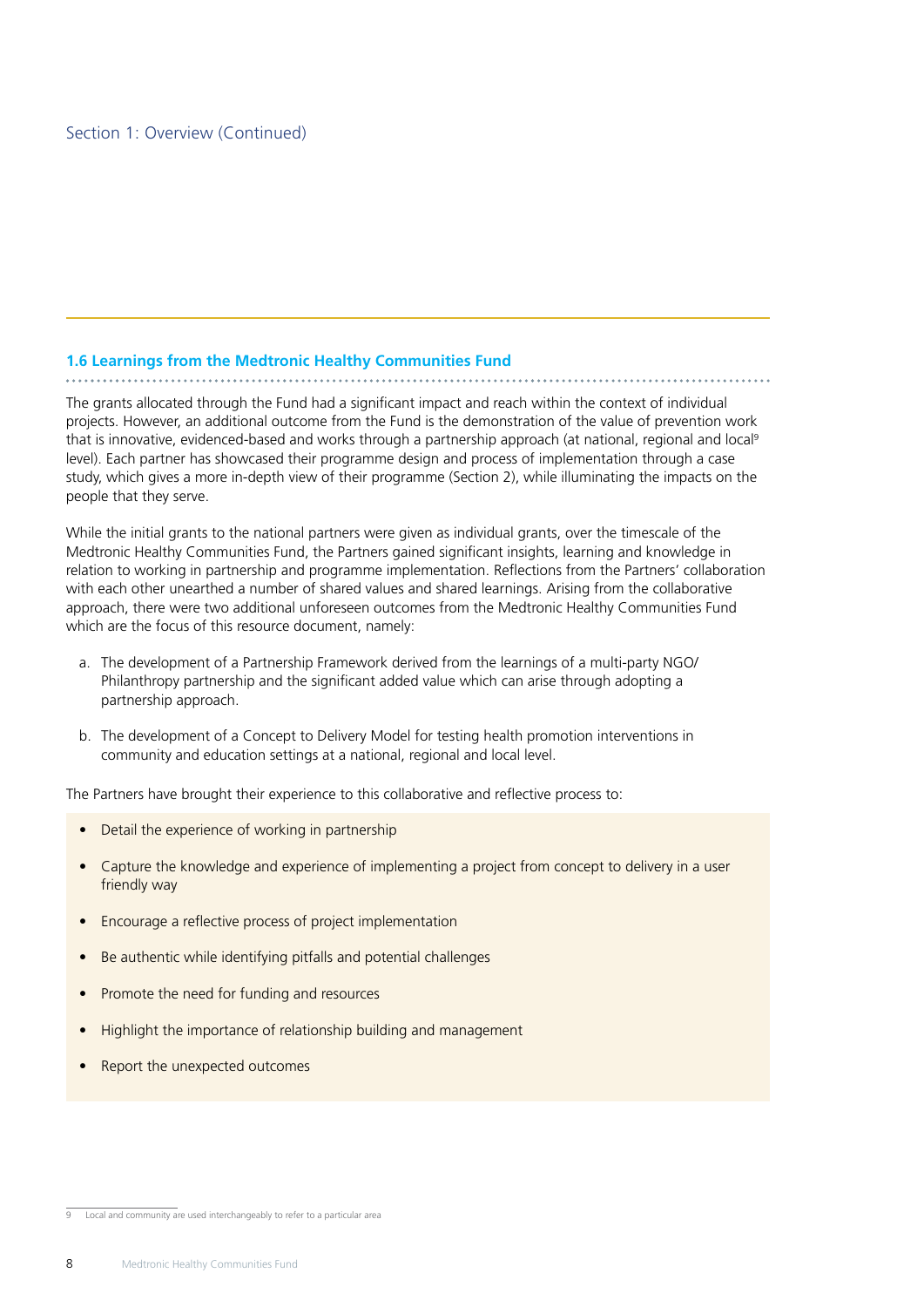# Section 2: Case Studies

The experience of implementing a project when combined with reflection results in significant learning for all stakeholders involved. While implementing their projects, the Partners collaborated during a series of workshops to explore, unearth and share their experiences from working with their target groups.

Through these conversations the partners understood that they share similar goals and values in relation to project implementation, which resulted in the development of the Partnership Framework (section 3) and the Concept to Delivery Model (Section 4). While addressing NCDs at different stages of the lifespan and using different implementation methods of working, the Partners realised their commonality was linked through five interconnected themes:

| A vision for the work they do                                                 |  |
|-------------------------------------------------------------------------------|--|
| A focus on working in partnership                                             |  |
| Being acutely aware of who they are serving and their presenting needs        |  |
| The need for innovation to bridge the gap in service access and provision     |  |
| To be able to demonstrate their impact and explore options for sustainability |  |

Using the five themes, each of the Partners developed a case study to showcase their work and to illustrate their process of engagement. The case studies give a more in-depth view of each of the programmes and offers an opportunity to highlight the impact of the work and the potential for sustainability.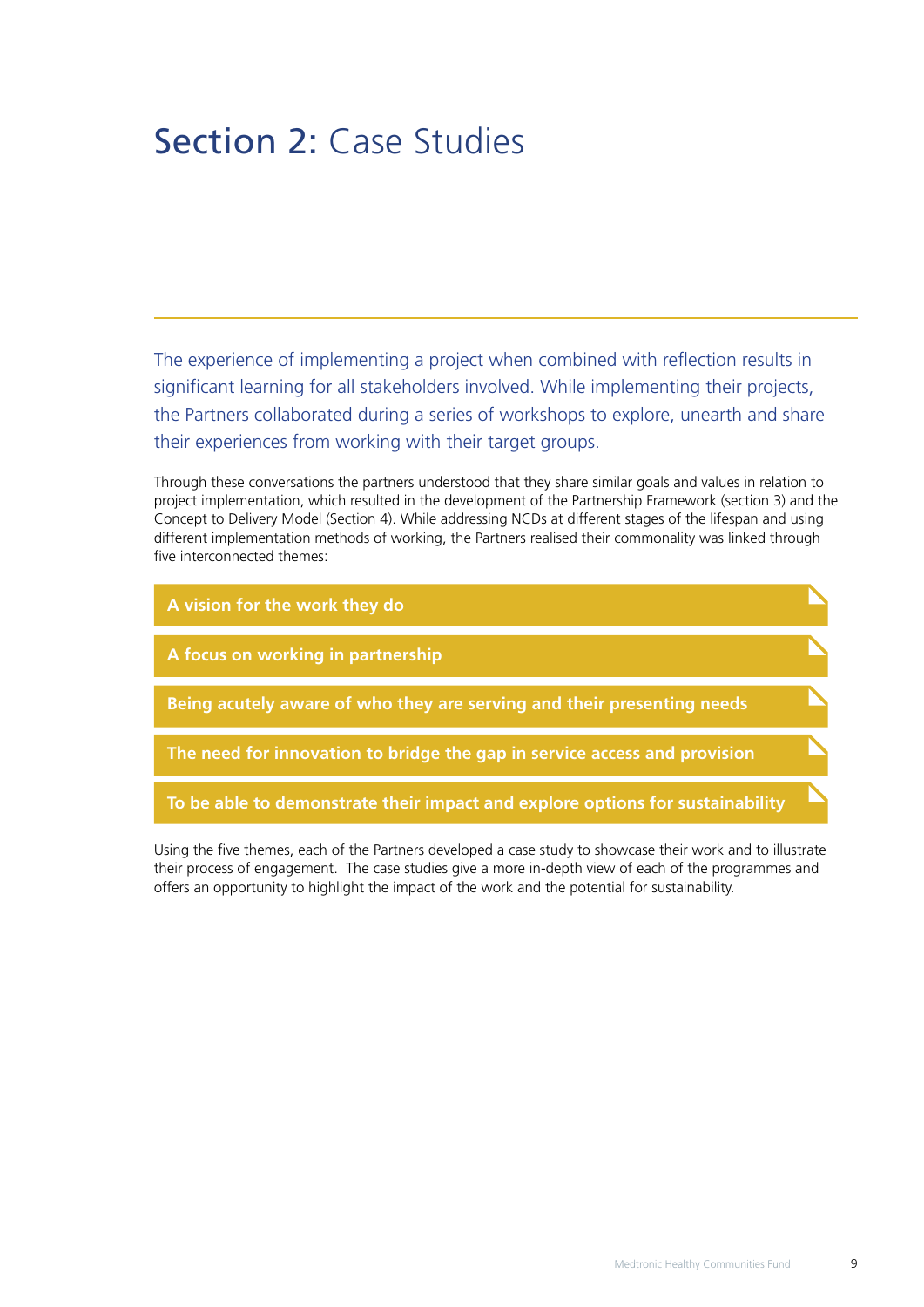#### **2.1 Case Study: Irish Cancer Society**

Fit for Work and Life: *A regionally organised, community health and wellbeing programme for young unemployed adults.*

#### **Introduction**

This case study highlights the benefit of taking a partnership approach at every level to innovate, build capacity and to have a wider impact on reducing health inequalities and chronic disease. In line with national policy 10, targeted actions to promote healthy



behaviours for prevention of cancer in disadvantaged communities is the goal. In 2013, the Irish Cancer Society conducted an action research project to identify the best way to communicate the messages of the European Code against Cancer to groups of young adults participating in community-based adult education and training programmes. From this concept, Fit for Work and Life (FFWL) was developed. It is a community health and wellbeing programme delivered using a capacity-building model. It mobilises young adults engaged in employment and training programmes, to increase their knowledge and skills around healthy living, cancer and chronic disease prevention. The FFWL programme now operates in six regions and has benefited over 500 participants each year.

#### **Why we chose our partner(s)**

The FFWL programme was first conceived at local level in the north inner city of Dublin. Based on an identified need, we worked with our community partner and beneficiaries to co-develop the content and structure of the programme, based on the 2014 European Code Against Cancer<sup>11</sup>. The beneficiaries' input at the early stage of development was invaluable. This sustained the buy-in of local community partners, who wanted to include FFWL as part of their overall service delivery. Our work highlighted the gap that existed - where there were no validated health and wellbeing programmes for learners who wanted to progress into employment or further vocational training.

Our goals also aligned well with those of our national partner - the Education and Training Board of Ireland (ETBI). They aim to address educational disadvantage, access, social inclusion and employment. They recognised the same gap in service provision, i.e. the need to embed health and wellbeing into mainstream training and employment programmes, so that unemployed people could be sustained for work and family life. A shared vision, buy-in and commitment was thus ensured.

<sup>10</sup> Healthy Ireland (2014) https://health.gov.ie/wp-content/uploads/2014/03/HealthyIrelandBrochureWA2.pdf. Accessed 6th June 2019 European code against Cancer (2014). https://www.europeancancerleagues.org/cancer-prevention-the-european-code-against-cancer/

<sup>11</sup> European code against Cancer (2014). https://www.europeancancerleagues.org/cancer-prevention-the-european-code-against-cancer/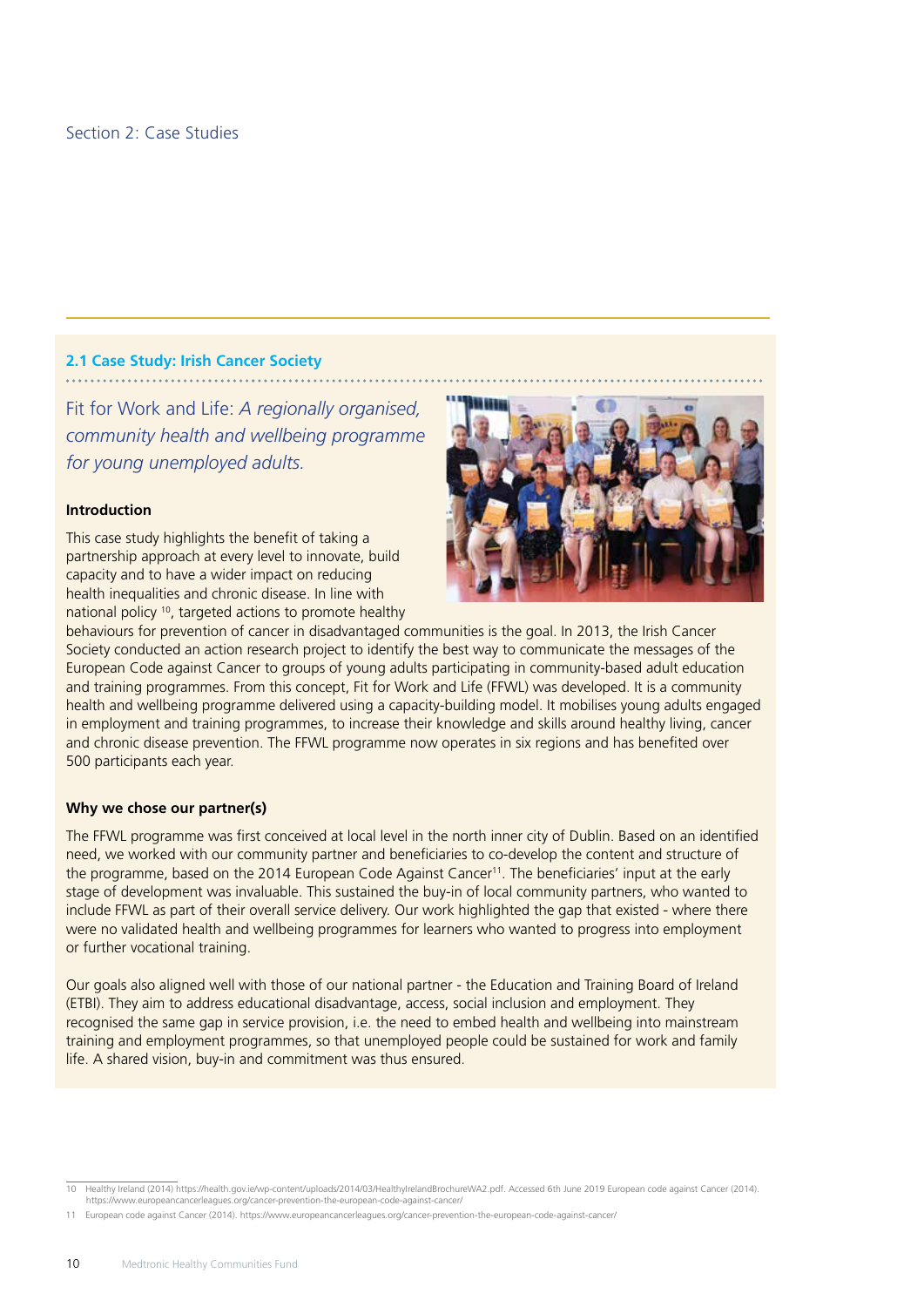#### Section 2: Case Studies

Our regional partners<sup>12</sup> play a key role in the implementation of FFWL. The value of our regional partners lies in their ability to use their local knowledge and expertise to work with the community organisations best-placed to deliver the programme to beneficiaries. Our regional partners are now connected to Local Community Development Committees (LCDCs) and healthy county plans. Many are now part of the Healthy Ireland network – making connections with others to the benefit of service users. Partnership-working is constructive, mutually beneficial and impactful.

#### **Who we are serving?**

Young unemployed adults are the main beneficiaries. To build capacity, regional partners select suitable candidates to be trained as community facilitators in collaboration with the Irish Institute of Training and Development (IITD). The enthusiasm of individuals can be harnessed and new champions found for the programme. This has proven to be an effective way to deliver programmes to the intended beneficiaries.

#### **The innovation we have brought to the initiative**

One of the main recommendations arising from a recent programme evaluation was that FFWL should be accredited in order to add value and to provide a springboard for participants to engage in further education. This will provide progression routes for unemployed people with an interest in health and wellbeing to access further vocational education and training programmes. The CDETB and the Irish Cancer Society have successfully gained a Quality and Qualifications (QQI) level 4 accreditation in health and wellbeing for the programme. Over the next 5 years they will work together to bring FFWL to a range of ETB centres for the benefit of young adult learners<sup>13</sup>.

#### **Impact and sustainability**

An evaluation was conducted in collaboration with researchers at Carlow Institute of Technology<sup>14</sup>. It was important that evaluation tools were reviewed by our community partners. Individual impact, the delivery process, and aspects of the partnerships themselves were tested. Beneficiaries had improved health knowledge and behaviours, felt empowered, more confident and hopeful for the future. The community partners found the programme fitted their ethos and filled the gap in service provision previously identified. One long term goal is to develop a practical evidence-based evaluation framework to demonstrate impact at community level.

To work towards sustainability, the programme is being scaled-up based on a model of delivery through ETBs in each county, once accreditation has been achieved (expected early 2020). This will allow for deeper strategic work at a regional level. Community partnerships need to be acknowledged and resourced in a strategic way to achieve the goals of Healthy Ireland, for example through the LCDC and healthy county structures. There is a role for government in fostering partnership at every level.

<sup>12</sup> Regional partners are located in two cities; a rural area, a city suburb and one partner working with a specific population group

<sup>13</sup> Quality and Qualifications Ireland (QQI) Level 4 Special Purpose Award in Health and Wellbeing - Fit for Work and Life.

<sup>14</sup> Fit for Work and Life community health and wellbeing – Evaluation and Recommendations (2019). www.cancer.ie/fit-for-work-2019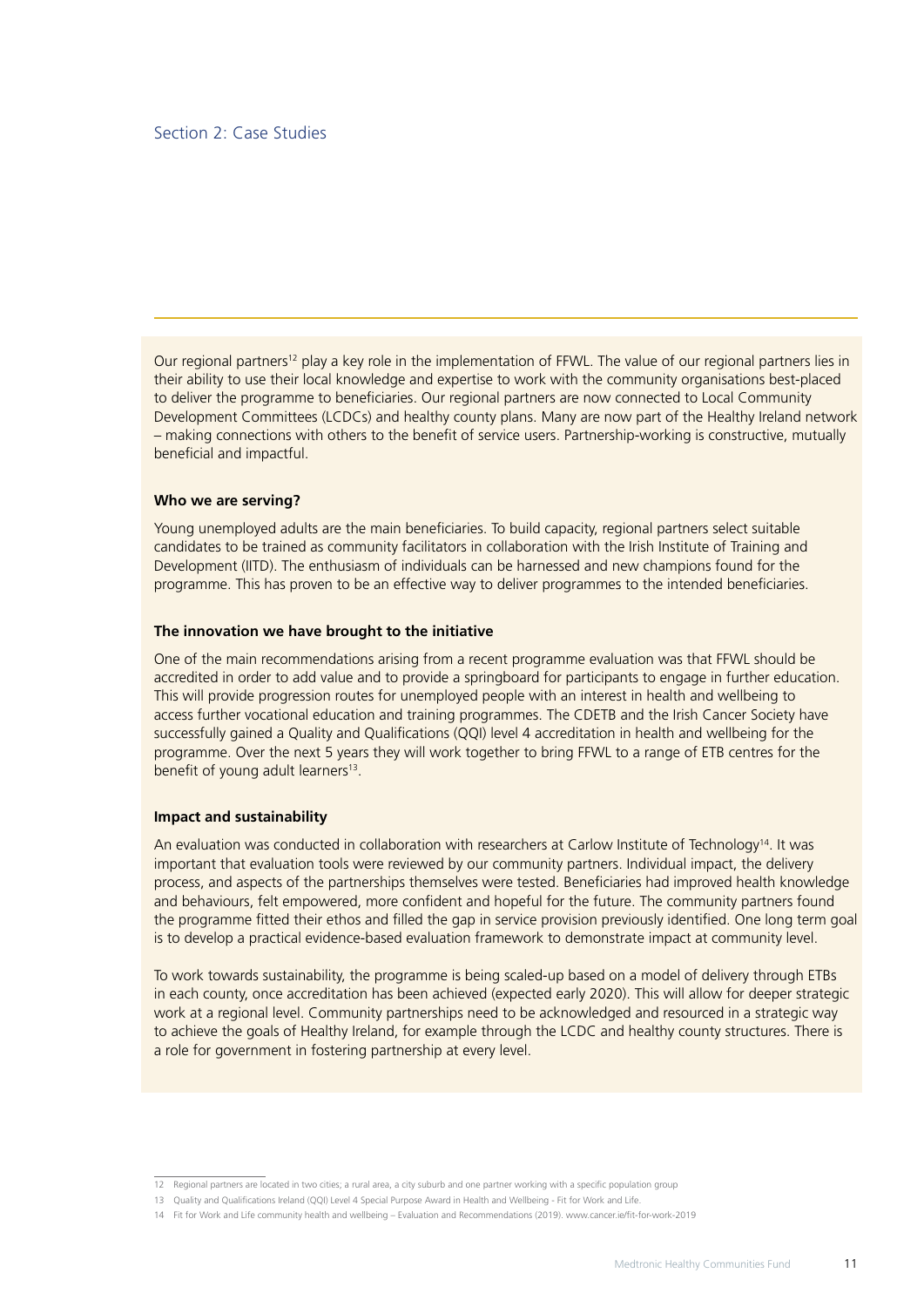#### **2.2 Case study: The Marie Keating Foundation**

Your Health Your Choice: *A health education programme for secondary school students*

#### **Introduction:**

This case study highlights the value of adopting a partnership approach in rolling out a health prevention strategy in an education setting.

The Marie Keating Foundation's (MKF) vision is "to make cancer less frightening by enlightening". Evidence shows that we can help prevent 4 out of 10 cancers by: not smoking, limiting how much alcohol we drink, eating a healthy diet and being a healthy body weight, being physically active



and avoiding too much exposure to the sun. Your Health Your Choice (YHYC) is a lesson plan targeted towards young people that has advice on the changes that you can make and how you can fit them into your everyday life to reduce your risk of cancer. The Marie Keating Foundation (MKF) integrated the content of YHYC into their School's Cancer Awareness Programme (CAP), which educates secondary school students on the signs and symptoms of common cancers and on the importance of early detection and lifestyle choices in order to prevent cancer.

#### **Why we chose our partners**

Our nursing service's strategic objective is to provide cancer awareness and education programmes in marginalised and disadvantaged communities. We chose to partner with three universities in order to extend the reach of YHYC to 8,000 young people across Ireland. To achieve our target it was imperative, based on our limited resources, that we partnered with established educational institutions to utilise untapped resources, i.e. post-graduate nursing students to facilitate our programme. We chose nursing students as they have a medical background, meaning that they would require limited training to be upskilled to roll out YHYC. The train-the-trainer programme we developed was well accepted by the three universities and the nursing graduates trained.

One university and their post-graduate nurses focused solely on DEIS (Delivery Equality of opportunity In Schools) schools in lower socio economic communities in Dublin. The nursing graduates from the two other Universities delivered the programme to a mix of schools from different demographic areas.

The postgraduate nurses reported that student engagement was overwhelmingly positive and that YHYC was having a positive impact on them. Throughout the programme, the young people expressed an interest in cancer risk factors and were eager to learn about preventative measures.

 "Being an instructor on the Marie Keating Foundation programme Your Health Your Choice has in many ways opened my eyes to the needs of cancer awareness among adolescents. It's hard to explain in words how this programme made an impact. It certainly educated and created awareness among adolescents, but it also gave them the opportunity to talk about their own experiences". **(Words of a post-graduate nurse in the southeast Ireland, 2018.)**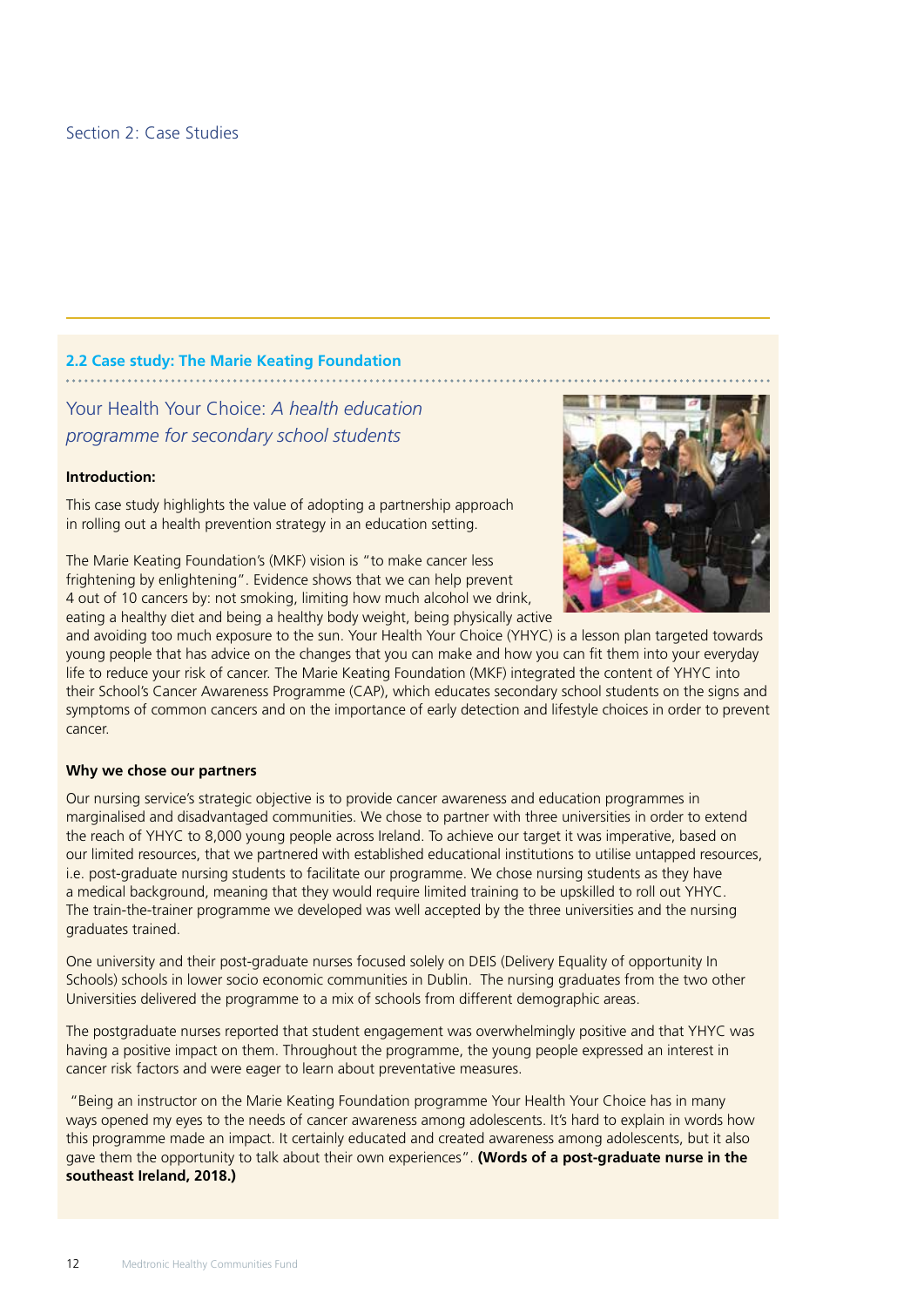#### Section 2: Case Studies

#### **Who are we serving?**

Our target group are young people in Ireland who attend secondary schools as they are increasingly exposed to health risk factors, including alcohol, tobacco, drug abuse and obesity. Such risks can have severe health consequences. The importance of adolescent health and wellbeing is highlighted in Irish and international literature (Healthy Ireland, 2012; WHO, 2019). Adolescents have particular health needs with regard to physical, social, sexual, emotional and cognitive development as it is one of the most rapidly changing phases of human development. Adolescents bring opportunities for challenges regarding preventive measures in improving health and wellbeing, and cancer awareness programmes play a key supporting role in making health developmental transitions from young adolescents to older adulthood (Harris et al, 2017).

#### **The innovation we have brought to the initiative**

Building on utilising untapped resources in universities, through a bursary from the MKF, we are partnering with a group of professionals in one of the universities to conduct a PhD study on YHYC. The PhD student was one of the original post-graduate students who was particularly interested in the programme and conducted an initial literature review on methods to measure its impacts on the young people. Currently, the literature review is being continued to link our programme to international work and an evaluation framework is being developed. In the last quarter of 2019 continuing into 2020, data will be collected on school-based young people who have engaged in our programme to measure change, impact and outcomes. Feedback from students will be collected through a pre and post programme survey. This data will give important insights and information on the effectiveness of YHYC with a particular focus on measuring the young people's understanding of the risk factors and the preventative measures in relation to cancer. This will be the first study in Ireland on a school based cancer awareness programme.

#### **Impact and Sustainability**

To date, the MKF, using untapped resources and expertise of three universities and nine of their students have delivered YHYC in a total of 64 schools, with a reach of 6,123 students nationally.

The partnership with Medtronic Foundation has been a successful and impactful collaboration in many respects. It allowed us to develop a cancer prevention programme for young people that has an innovative and well received model of delivery. Through our partnerships we were able to expand our reach to a much wider audience and drive home our cancer prevention message to school students. The partnership has also enabled us to highlight our work with three universities and recruit new 'ambassadors' for the MKF.

One of universities we partnered is keen to continue working with us as our ethos aligns with theirs in relation to using innovative ways to support community engagement.

YHYC was informed initially by the Healthy Ireland Survey, October, 2015. We are linked to Healthy Ireland's, Health and Wellbeing strategy 2015-2017 to align specifically with the aim of "Assisting to reduce the risk to our population's health and burden of cancer".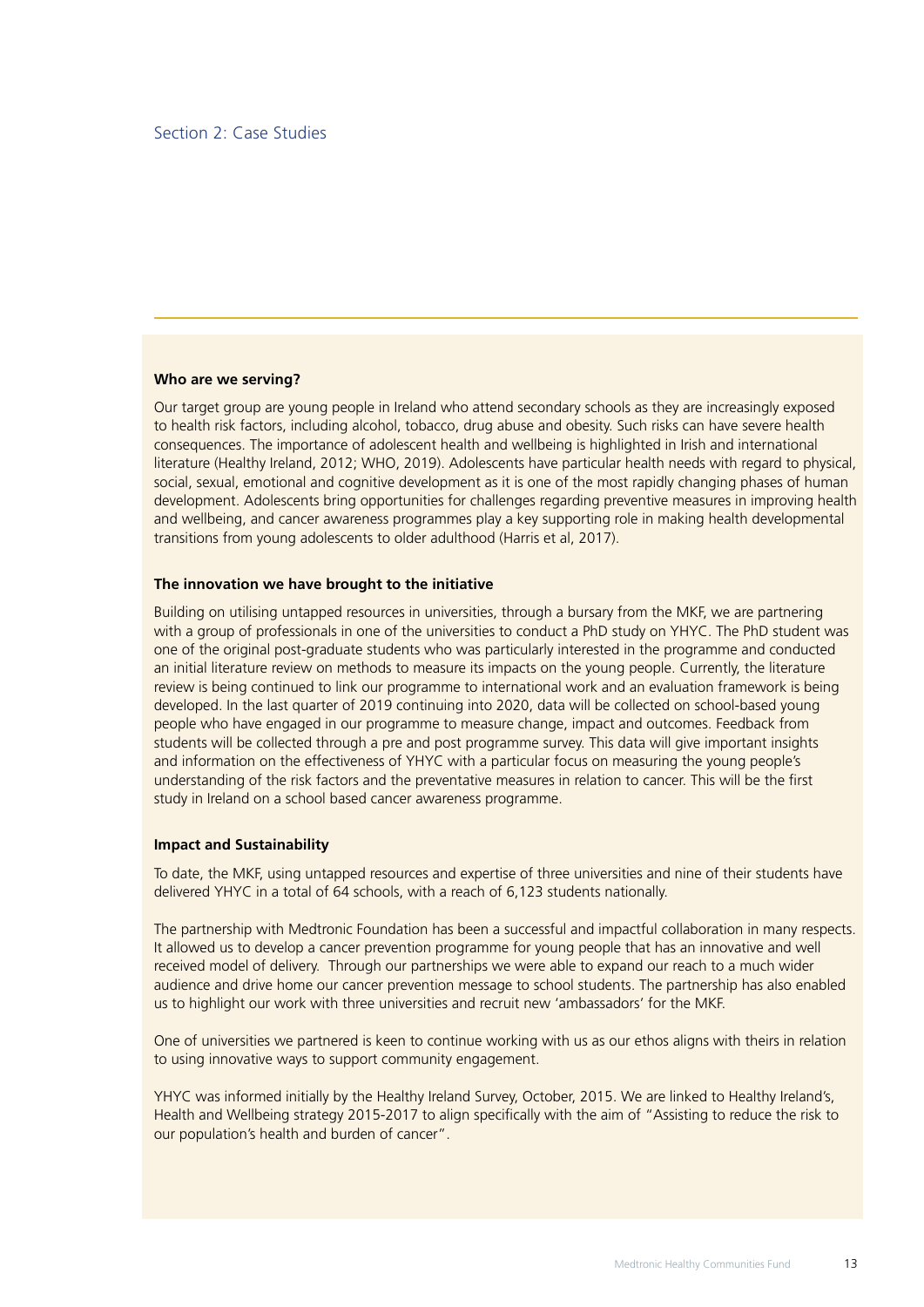#### **2.3 Case Study: Siel Bleu Ireland Ireland**

Exercise, COPD & Me: *A community based pulmonary exercise programme for people living with chronic lung disease*

#### **Introduction:**

This case study highlights the public health benefits from taking a health programme from a clinical into a local community setting.



COPD (Chronic Obstructive Pulmonary Disease) is the umbrella term for lung conditions that limit the airways and cause breathing difficulties and is the fourth leading cause of death in Ireland. Exercise, COPD & Me is a community based pulmonary exercise programme for people living with chronic lung disease. In partnership with COPD Support Ireland and local professional physical trainers, the goal is to offer people living with the disease a means to access quality exercise classes, delivered by health professionals (from Siel Bleu Ireland) in a peer supported environment at an accessible price. There is a substantial deficit of programmes like this in the community. The programme aims to counteract the spiral of decline associated with the sedentary behaviours of people living with the disease. Typically, when a person is diagnosed with COPD they will take part in an 8-12 week hospital based pulmonary programme and upon completion there are limited follow-up services available.

#### **Who we are serving?**

There are currently an estimated 360,000 people living with the disease, but only 110,000 have been diagnosed. While COPD is incurable, medication, exercise and diet can help to manage the condition. Upon diagnosis, a person will typically take part in a hospital based pulmonary rehabilitation programme where they will learn about managing their disease. However, due to resource strain, there are very few options available for people upon discharge from the hospital programme. In 2018, 656 classes were delivered to 380 participants by 14 trainers in 11 counties. Currently, there are 24 Exericse, COPD & Me classes running each week and the programme is being rolled out in France, Spain & Belgium.

*Thelma Foley, 78, from Bayside in Dublin was a lifelong smoker. After years of consistently being diagnosed*  with bronchitis and it taking its toll on her wellbeing, she decided it was finally time to give up cigarettes. *However, only one year after finally quitting, Thelma was diagnosed with COPD. Since diagnosis, Thelma was consistently in and out of hospital due to complications from the disease, averaging visits twice to three times a week. During one visit she became aware that an Exercise, COPD & Me programme was going to be run in her local area funded by The Medtronic Healthy Communities Fund. The group became so strong they decided to register as an official COPD Support Group within the first year.*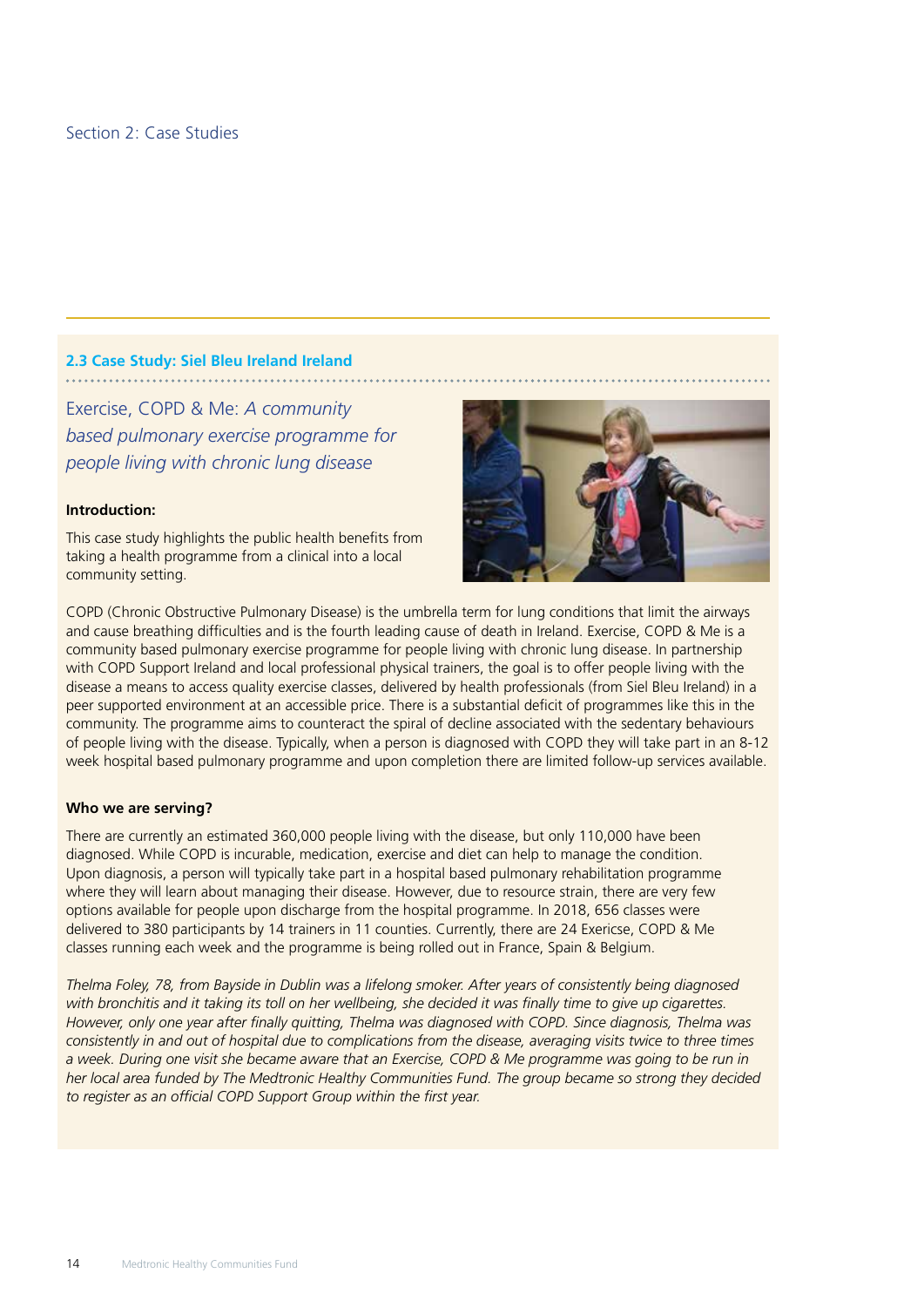#### Section 2: Case Studies

#### **The Innovation of the Exercise, COPD & Me Programme**

The programme was designed by Siel Bleu Ireland Ireland, COPD Support Ireland, the Health Service Executive (HSE) and St Michael's Hospital (Dun Laoghaire). It is currently undergoing a Social Return on Investment (SROI) evaluation. The innovation of the programme is that it is designed to pick up where the hospital pulmonary programmes end, to prevent further disease related decline and improve participants' aerobic capacity. The programme is helping to lessen the burden on the health system and on pulmonary medical staff who, until this point, did not have an appropriate setting to refer their patients to upon discharge. Exercise, COPD & Me is the first nearly national pulmonary exercise programme to take place outside the clinical setting, in local community centres where people can feel comfortable.

#### **Our Partners**

 Siel Bleu Ireland developed Exercise, COPD & Me in partnership with COPD Support Ireland (the only national support and advocacy body for the disease) to meet the needs of their members; they have the link to those who need the programmes and they can provide the professional programmes needed by their members. The Exercise, COPD & Me programme is designed and delivered by Siel Bleu Ireland expert physical trainers, which ensures that people with COPD have access to a safe and professional programme that helps to prevent further decline.

#### **The Impact**

"I really enjoy the social element as well as the exercises; they have helped me to do things I thought I wouldn't be able to do again" says Thelma. Perhaps Thelma's biggest achievements have been in what she no longer needs to do. In the three years since starting the class, Thelma has only had two short hospitalisations, a massive change from multiple times per week, much to her delight and the relief of her family. Thelma has also been taken off oxygen when at rest, meaning she is no longer required to be connected to at-home oxygen 24-hours per day. Thelma's pulmonary nurse and physiotherapists attribute these achievements to her exercise class.

#### **Sustainability**

Initial physical assessment results certainly suggest the Exercise, COPD & Me programme is helping with secondary prevention of further decline due to the disease and in some cases increasing aerobic capacity. Anecdotal feedback, such as Thelma's demonstrates the powerful impact the programme is having on people's lives. But, in order to ensure the continued, long term success and funding of the programme, we have determined a more in-depth analysis of the Exercise, COPD & Me social value is necessary to make a case for long term funding.

Through the Medtronic Healthy Communities Fund we are commissioning a Social Return on Investment study which is expected to demonstrate the societal impact of the programme and ensure that more people, like Thelma, will have positive experiences.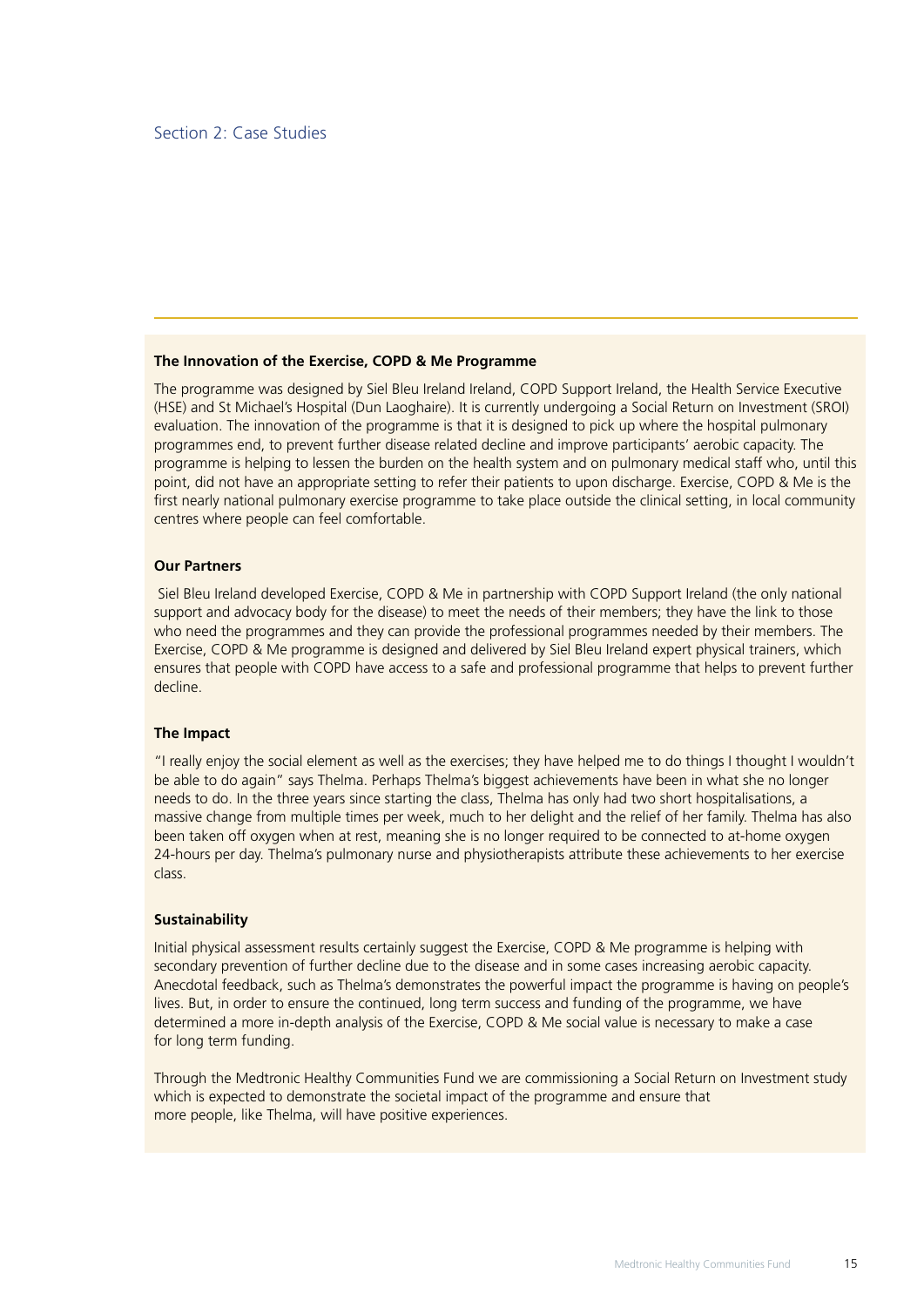#### **2.4 Case Study: Irish Heart Foundation**

Kids Active: A programme designed to increase the physical activity levels of children in preschool settings in Ireland.

#### **Introduction:**

This case study demonstrates the value of prevention work targeted towards a young cohort and working through a partnership approach.



Recent studies have shown that almost one third of Irish children are now overweight. Kids Active is an early intervention programme which aims to address this. The programme focuses on introducing fundamental movement skills (FMS) through physical activity (PA) in pre-school children. These skills are essential when ensuring their future health and contributing towards the prevention of cardiovascular disease. The Irish Heart Foundation recognises that by addressing the issue at such an early stage, you increase the chances of interest in physical activity continuing through adolescence and adulthood.

The Kids Active programme (designed by experts in physical activity, fundamental movement skills and early childhood from the Irish Heart Foundation, Early Childhood Ireland, Dublin City University and University College Cork) consisted of four hours of preschool educator in-service training, a Kids Active resource pack with six weekly activity cards and four fundamental movement skills cards and posters. Educators were also invited to join a private Facebook group as an online Community of Practice.

#### **Why we chose our partner**

Early Childhood Ireland (ECI) is the largest organisation in the early years sector. They represent 3,800 childcare members, who support over 100,000 children and their families through preschool, afterschool, and full daycare provision nationwide. ECI was a fitting choice as a partner as their vision and mission are about advocating for the child and providing quality experiences for them and their families. The setting of pre-school was an integral part of the programme.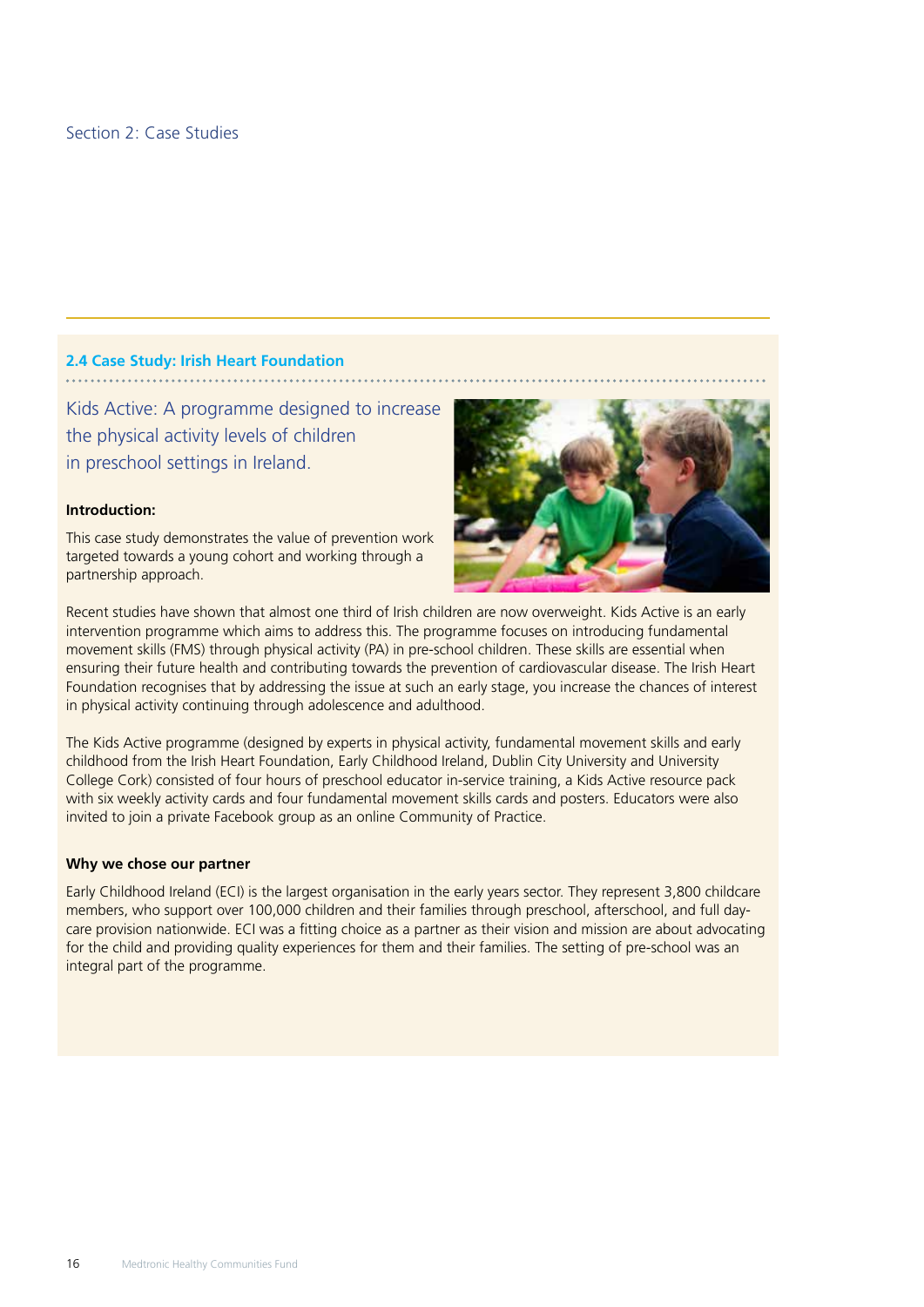#### Section 2: Case Studies

#### **Who are we serving?**

This programme was aimed at young children in a pre-school setting. Early childhood, from birth to six years old, represents a critical period for general motor development. A number of basic movements which are considered to be the building blocks forPhysical Activity (PA) throughout the lifespan are known as fundamental movement skills (FMS). These skills are essential, and the early childhood education environment provides an ideal opportunity to develop solid foundations for children's PA and motor skills

Not only does Kids Active ensure the children have a positive experience of physical activity but it contributes towards building confidence, resilience and self-esteem through the activities completed.

#### **Impact and sustainability**

An evaluation was completed following the initial six-week pilot which had very positive results in showing the potential impact of the programme and it is hoped that the benefits will be sustained through the lifetime of the young children. In the evaluation they monitored a group who were participating in Kids Active and a control group. Although increases were small, there were significant differences between the two groups in physical activity and overhand throw proficiency, which highlighted the need for the Kids Active programme in early childhood settings in Ireland.

Educators who took part in the Kids Active training had increased confidence in providing physical activity opportunities for children and therefore, we saw an increase in the amount of time spent on physical activity in the day.

The programme has been a very positive experience for ECI and they have taken over the running of the programme. They themselves have evaluated Kids Active and are working on an online resource to ensure the sustainability of the programme. This will also ensure the programme can be scaled up and available to all Early Childhood centers increasing access to all children.

Some comments from the educators who implemented Kids Active:

"Such simple activities but effective. I have noticed a difference in the children and building up their confidence."

"Kids really enjoyed being active. The simple activities are quite effective, and I have noticed a major difference in the children throwing, catching, running and jumping. I really enjoyed it!"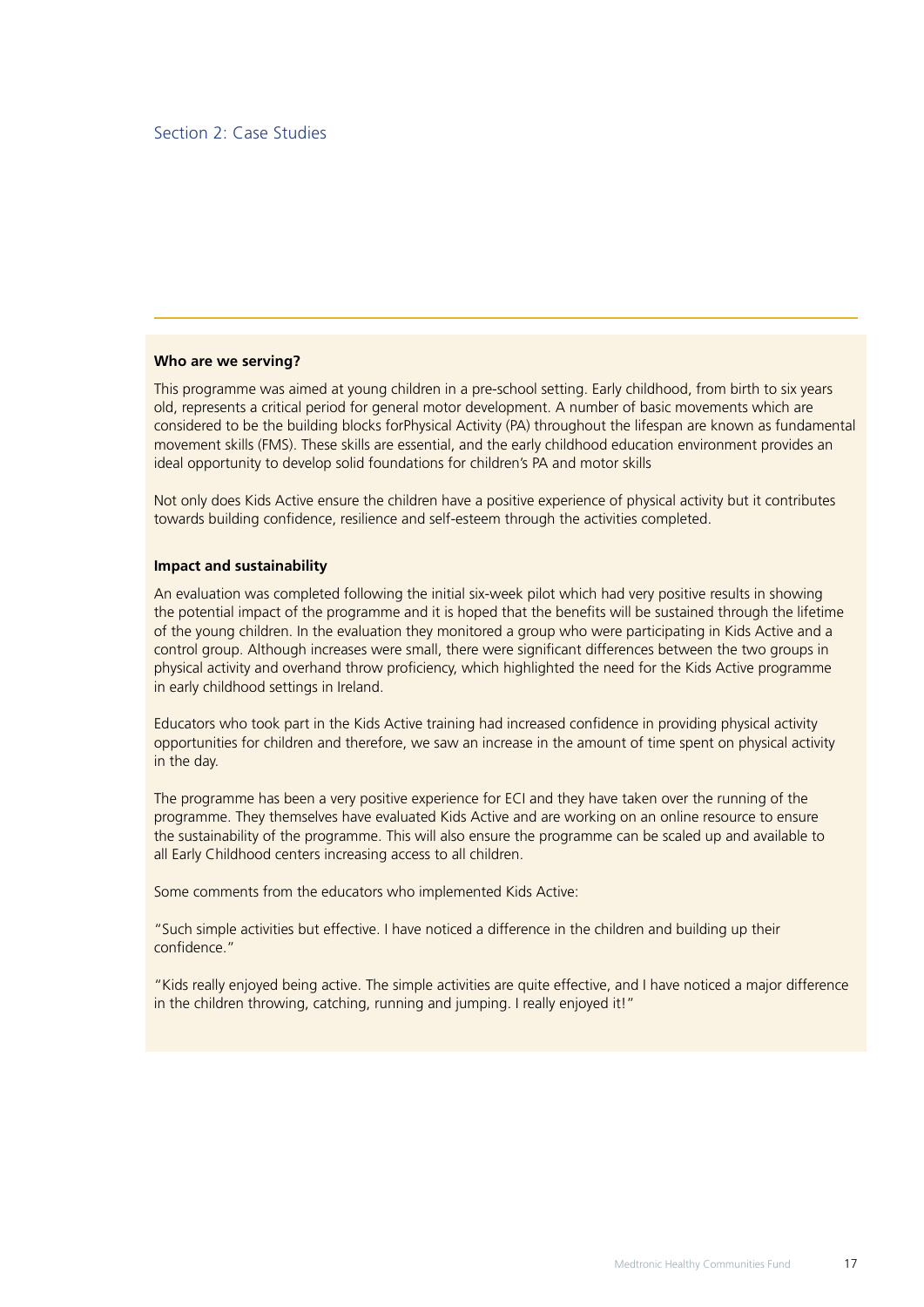#### **2.5 Summary**

In line with the Medtronic Healthy Communities Fund and the Healthy Ireland Framework, the Partners are leading the way in developing effective health interventions.

The Partners address NCDs with interventions that are underpinned by national and international policy. The programmes they develop are implemented using an evidence informed, partnership model that promotes health and wellbeing at community level. Moreover, the Partners are innovating and evidencing programmes that can be (with the necessary resources) up-scaled and rolled out across the country to improve quality of life, prevent NCDs and reduce the cost of health care in Ireland.

The case studies bring to life the objectives of the Fund by illuminating the process of how to bridge the gap in service access and provision in underserved communities. This is done through innovation, collaboration, strategic partnering and quality programme delivery.

As demonstrated throughout the case studies, the Partners are clearly showing how they are adding value for the people they work with. Through their collaborative approach, the Partners are maximising their skills, resources and reach. Furthermore, this approach supports those they collaborate with to achieve their respective organisational targets and objectives.

Irish and international research highlights the need for programmes to be supported to address NCD's that improve quality of life and reduce the burden of cost on the state. Initial findings from the evaluations completed so far, and anecdotal feedback from beneficiaries and other stakeholders, make a strong case for the programmes, not only be continued, but to be resourced and upscaled across the country.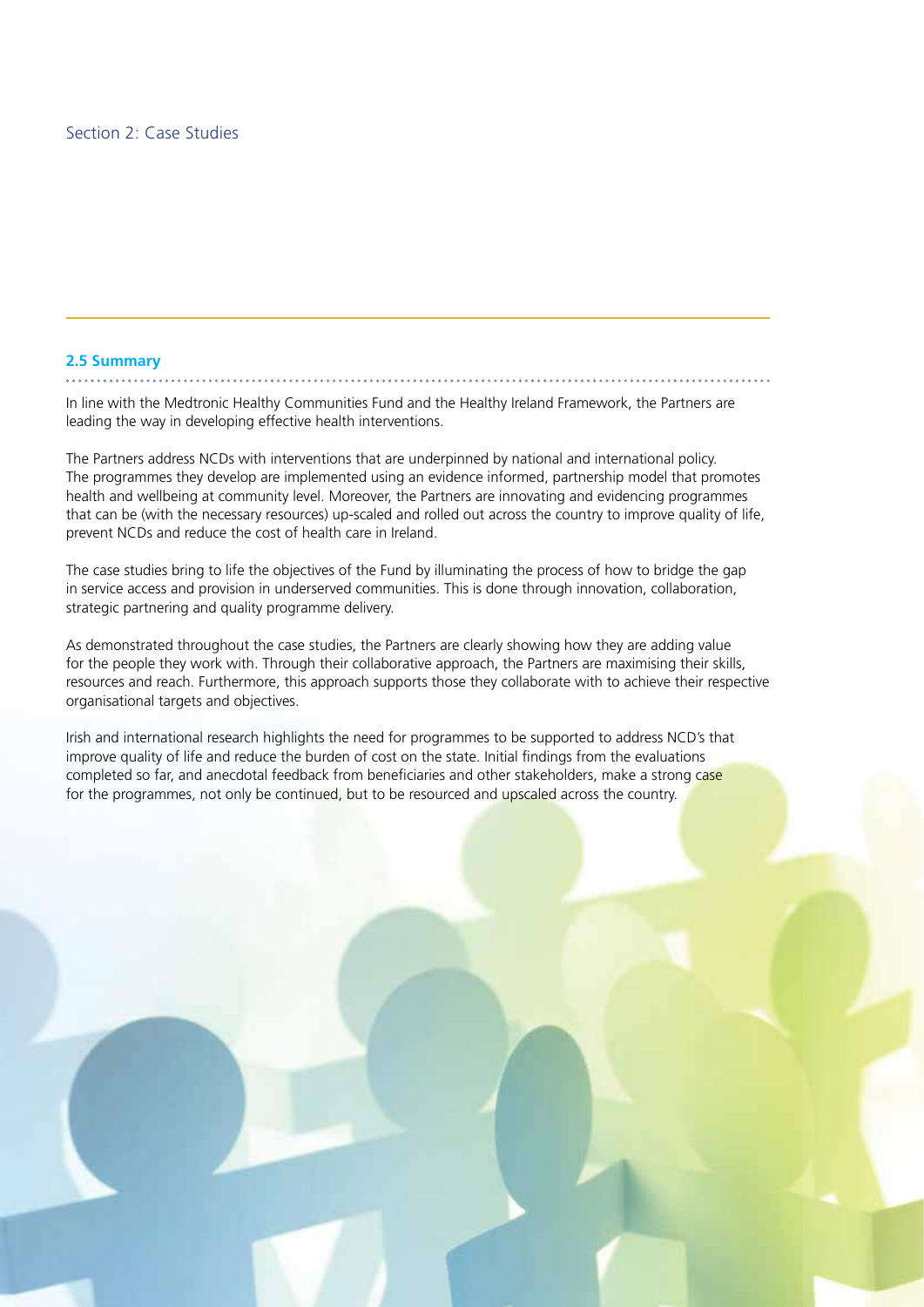## Section 3. Learnings from developing a multi-party NGO/ Philanthropy partnership

#### **3.1 Introduction**

A key objective of this resource document is to demonstrate to NGOs, Government, and other private funders, the value and impact that is created through multi-year funding and strategic partnership in contrast to once off or single year ad hoc funding.

Importantly, the Fund called for innovation, and the partners demonstrated this by maximising resources and capacity to work towards sustainability. This approach demonstrated impressive outcomes in terms of reach and impact. Working together, the partners decided to capture this process in a Partnership Framework model (see below).

Partners have learned from both their successes and challenges experienced through implementing their respective programmes. They have added value to both the mission and strategic goals of the organisations involved. They have also strengthened their position as leaders in the movement to ensure access to health care for all and reduce the burden of cancer and other NCDs.



### **3.2 Partnership Framework:** creating added value through philanthropic and NGO partnership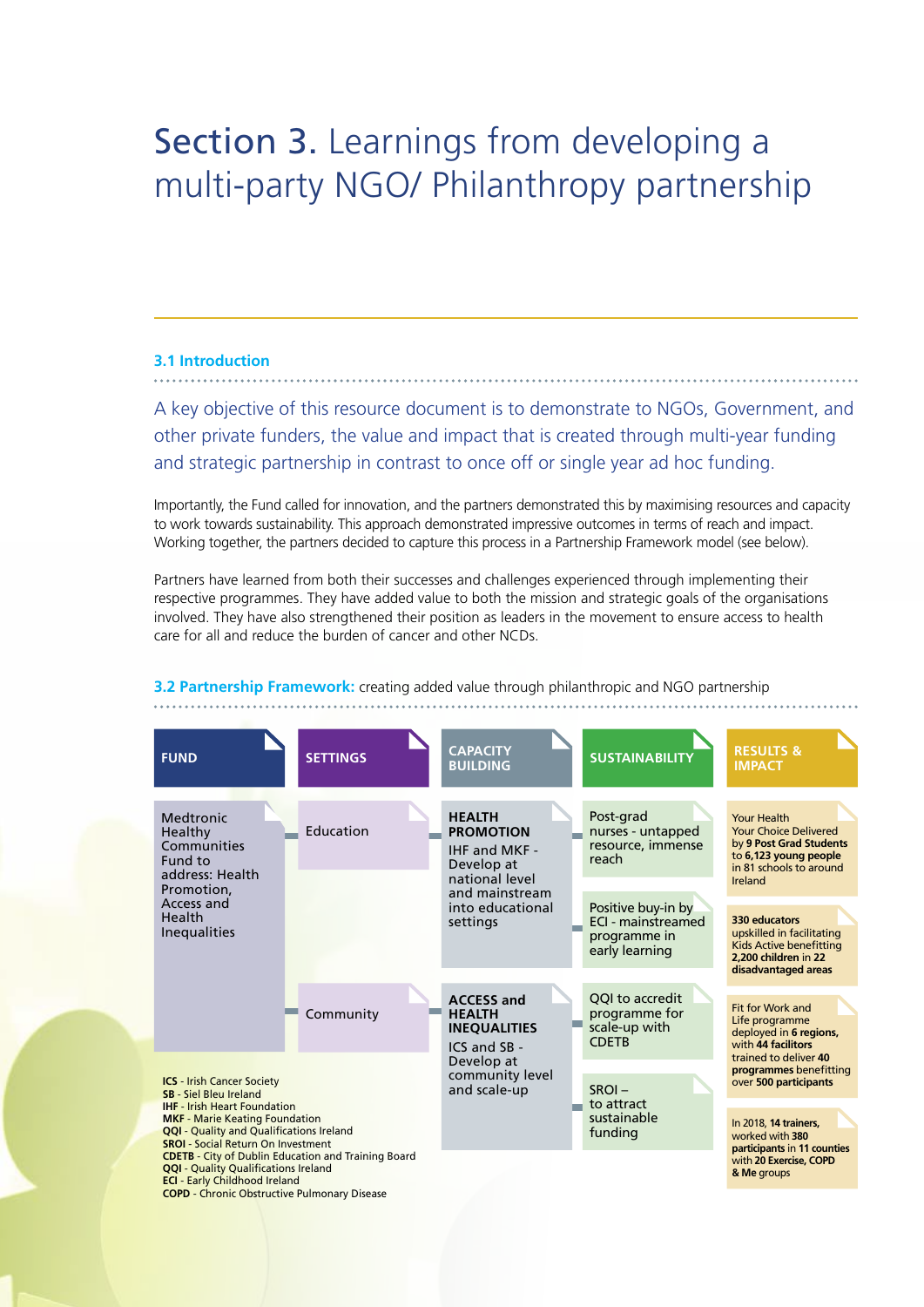### Section 3. Learnings from developing a multi-party NGO/ Philanthropy partnership

This Partnership Framework above developed by the four partners illustrates how the Fund was applied to both education and community settings, how each organisation approached the task of building capacity and how they came up with unique ways to address the sustainability of their programmes. This in turn led to programmes having very large reach and impact.

Collectively, the Partners were funded to address health promotion, access to services and health inequalities in education and community settings across the life cycles. They did this through working in partnership with community and/or national organisations to support the delivery of their programmes using different methods of working<sup>15</sup>:

- Working with community organisations<sup>16</sup> to deliver the programme to their existing participants
- Weaving their programme, as one module, into an existing course
- Providing the programme as a standalone service in the community
- Partnering with a national organisation to upskill their staff to roll out the programme across the country.

Each Partner chose their approach to meet the specific needs of local organisations. This approach builds strong foundations to maximise opportunities for future sustainability. The Partners are working towards sustainability in different ways (see Section 2 case studies) including:

- Marie Keating Foundation are utilising untapped resources by upskilling nine postgraduate nurses to facilitate their programmes. To date, they have run their programme in 81 schools reaching 6,123 young people. They are also partnering a university to conduct an evaluation on their programme by providing a bursary to a PhD student.
- Irish Cancer Society have implemented the Fit For Work and Life Programme in 6 regions, by training 44 community facilitators to deliver 40 programmes benefiting over 500 participants. A main recommendation from the evaluation to accredit the programme in order to up-scale and add value for the beneficiaries, has been achieved.
- Irish Heart Foundation upskilled 330 educators to facilitate Kids Active benefiting 2,200 children in 22 disadvantaged areas and the programme has now been adopted by Early Childhood Ireland who are expanding the training and developing an on-line resource to increase access and ensure sustainability.
- Siel Bleu Ireland have 14 trainers, working with 380 participants in 11 counties with 20 Exercise, COPD & Me groups currently actively. To make a case for continued funding they commissioned a social return on investment evaluation that will provide solid evidence of value for money and the long term impact of their programmes on individuals and society.

The partnership between the Medtronic Foundation (Fund) and the four Partners facilitated impressive outcomes in terms of reach and impact at individual and community level with over 12,500 people benefiting directly from their programmes.

<sup>15</sup> Some of the partners used one modality, while others used a number of them see case studies for more information.

<sup>16</sup> Also referred to as local organisations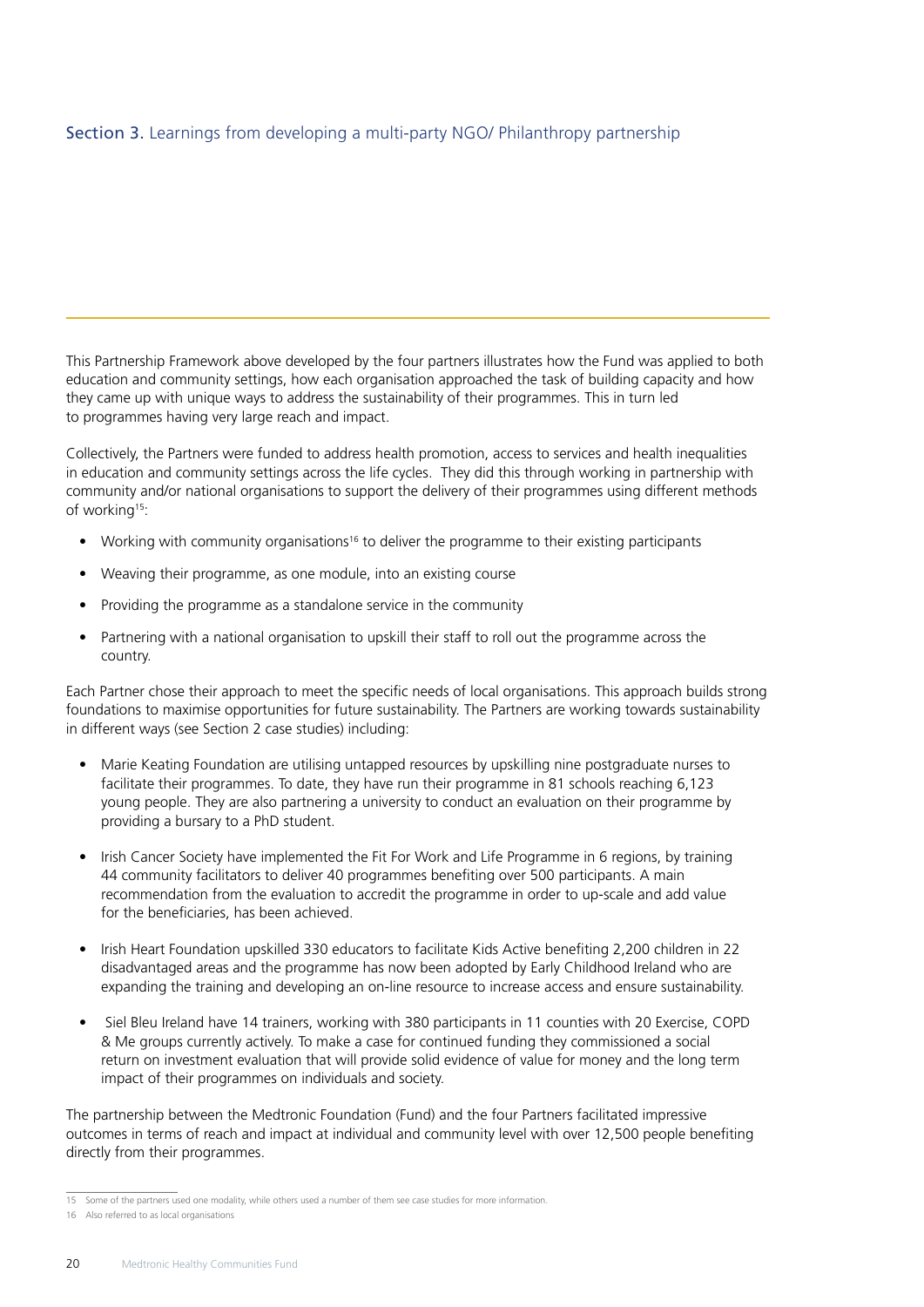### **Section 4: Concept to Delivery:**

A model for for delivering and testing

#### **4.1 Model for delivering and testing**

The Model materialised through conversations about the Partners' experience of implementing their respective projects/programmes<sup>17</sup> and funding in the final year from the Medtronic Foundation which focused on capacity building. The purpose of the Concept to Delivery model is to demonstrate a methodology for developing and delivering programmes to meet the health needs of their target groups, using a cross-sectoral partnership approach, operating at national, regional and local levels.

With the support of the Medtronic Foundation, the Partners collaborated to distil and identify common critical points along their project development pathway, which are based on learnings derived from their individual experiences of implementation and evaluation. Through this work, the Partners developed a model which reflected the experience of the National Partners individually and collectively. The model which emerged aligned closely with other evidence-based models<sup>18</sup>.

Model for testing health promotion interventions in community and education settings (at national, regional, and local level).



This Model is intended to be a guide for NGO's to develop and implement a health intervention, programme or project, using an experiential process of working in partnership (at national, regional and/or community level).

<sup>17</sup> Project and/or programme is used interchangeably throughout the document to refer to the work undertaken by the Partners

<sup>18</sup> For example, Implementation Science at a Glance, National Cancer Institute, 2019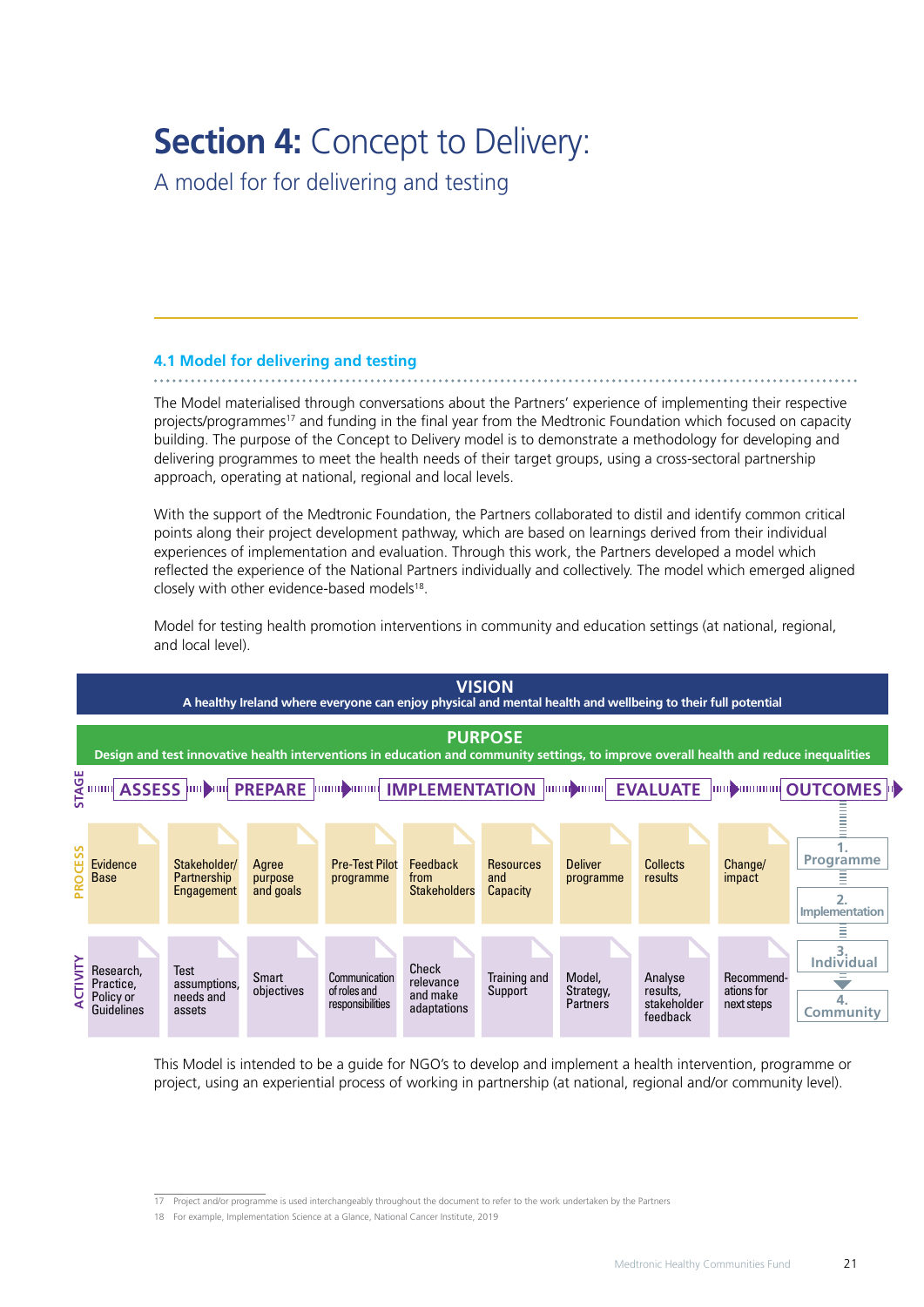#### **4.2 Key Stages of Project/Programme Implementation**

The concept to delivery process is divided into five interconnected stages. The reflection needs to focus on learning gathered throughout each stage to identify what is working and what needs to be changed and/or adapted. It is helpful to consider resources (funding, capacity and personnel) throughout the stages to help ensure viability of the project.

It is essential to have each stage completed and signed off before moving on to the next one. However, the process is not always linear as there may be a need to revisit a stage based on insights gained from feedback and reflection.

#### **Stage 1: Assess**

Stage 1 is the foundation on which a successful project is developed. Spending sufficient time and resources to engage with your stakeholders at this stage will help ensure that the project responds appropriately to the emerging needs of your target beneficiaries.

#### **Map out the evidence base:**

- Identify the problem (health need). What is the size and nature of the issue you want to address?
- Conduct a desk review (research, practice, policy or guidelines) to identify existing evidence, approaches, or projects addressing similar problems, as well as relevant national/ international public policy.
- Based on the review, identify key stakeholders and potential partners.
- Write a short concept note that includes the rationale for the proposed project and its scope.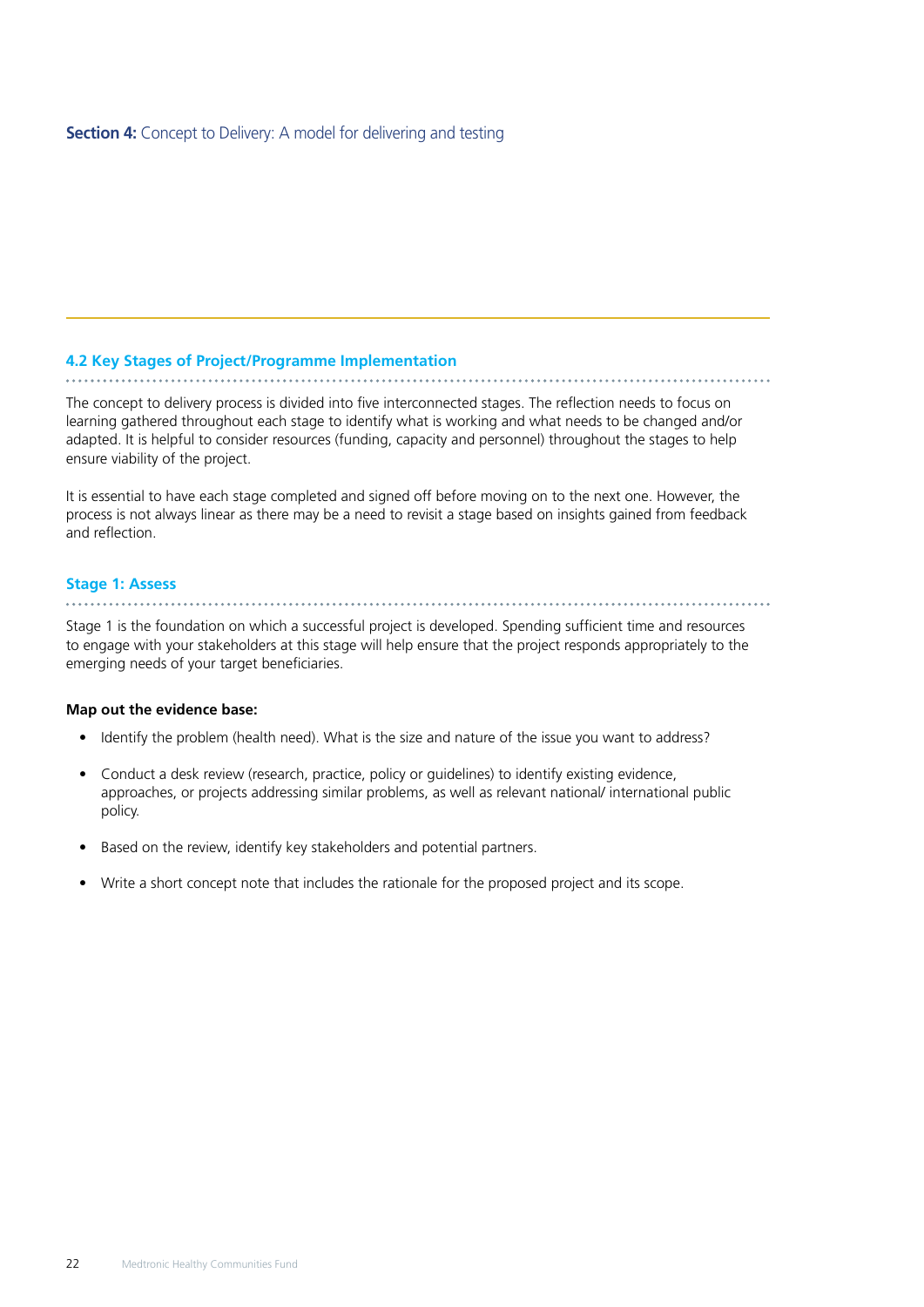#### **Scope out the stakeholder/ partnership engagement**

The Partners utilised different delivery methods (outlined above) to develop and implement their programmes. Integral to their success was the relationships they developed and maintained with their national, regional or local/community partners. Forming strategic partnerships early in the process in order to test assumptions, explore needs and assets will strengthen the foundation of the project. The key to successful partnership is ensuring a shared understanding of values and partnership working. Below is a guide to building relationships and things to consider when working in partnership.

- Meet the identified partners/stakeholders face to face to explore their interest, capacity and needs in relation to the problem you are working to address.
- Conduct a needs analysis to identify gaps, assets and confirm that the problem you have identified is a priority for your target group. This will also inform what resources, capacity and expertise is required to provide the intervention. Potential partners (strategic, funding, technical and beneficiaries) will be identified and their interest in the project gauged.
- Agree a shared vision, expectations and expected outcomes with your partners/stakeholders.
- Conduct a SWOT analysis to identify the strengths, weaknesses, opportunities and threats to your partnership project.
- Agree how the partners will communicate with each other as this is integral to the success of implementation.
- Spend time exploring the impact that implementing the project will have on each of the partners especially for the partners who are grassroots<sup>19</sup> organisations with limited capacity and resources. At this stage it is important to put a plan in place to respond to resource issues.
- Estimate the budget and resources required for the project and update the proposal.

#### **Key questions in Stage 1 Assess**

Are we clear about the problem we want to address? Do the beneficiaries think the problem is a priority for them? Are there appropriate potential partners willing to be involved? Is there a need for a new intervention or is there one already available? Is there research data available to help build an intervention? Is there a strong outline proposal in place to present to implementing partners and potential funders? Do we have committed organisations in place to form a successful partnership with? Is the SWOT analysis complete and do we have a plan in place to respond to the findings? Do we have access to the appropriate resources – financial, technical and personnel?

<sup>19</sup> Also known as community and/or local organisations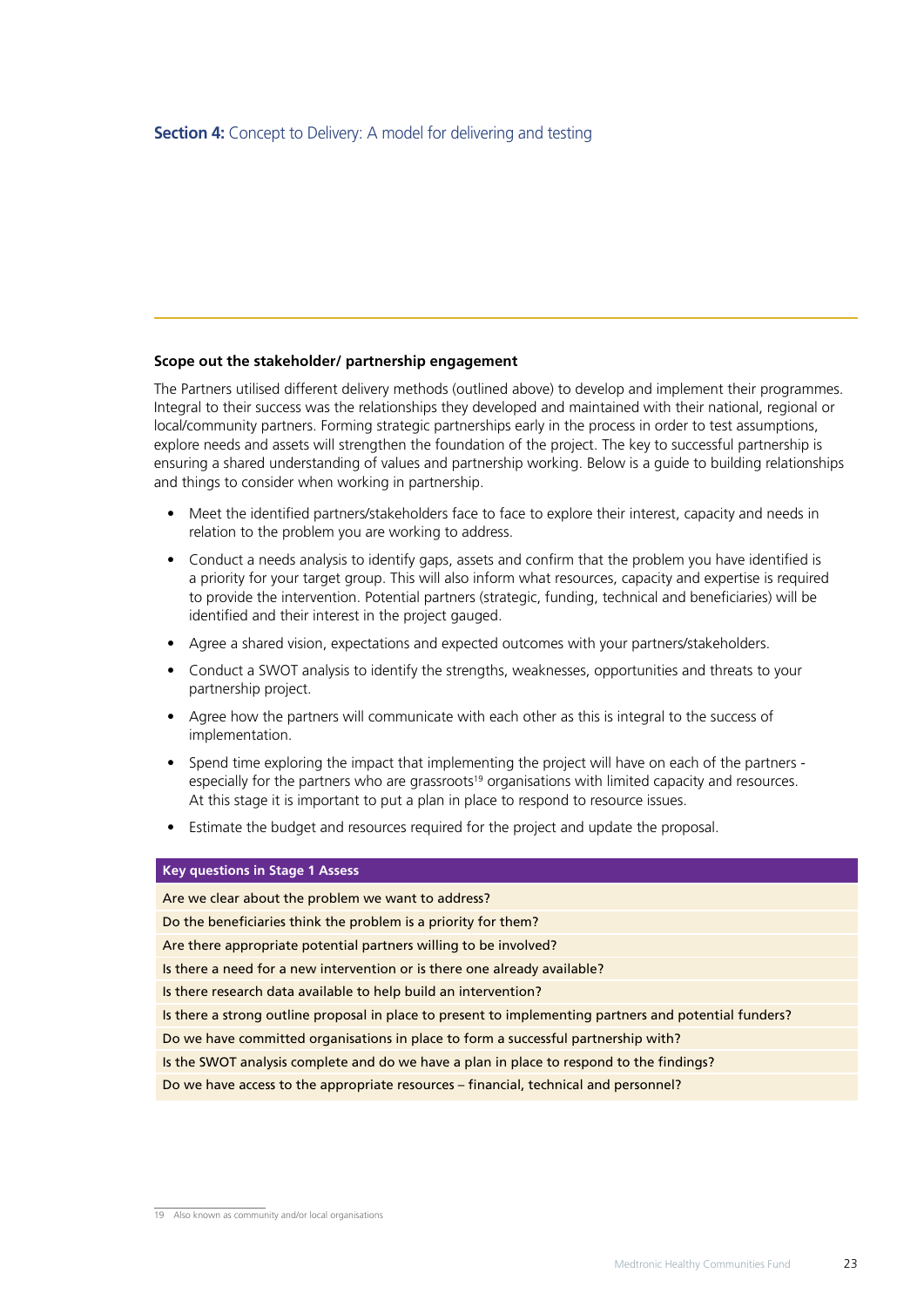#### **Stage 2: Prepare**

. . . . . . . . . . . . . . . . . . . .

In this stage, it is essential to think about quality assurance, risk assessment, resources, capacity and evaluation.

#### **Agree the purpose and goals of the project**

- State objectives that are specific, measurable, achievable, realistic and time bound (SMART) and develop a porject proposal that:
	- Outlines the full cost of the project and where the resources will be sought
	- States why your project is important what problem it is addressing or the gap it is filling in current service provision
	- Outline how you will achieve your objectives
	- Include a logic model or description that highlights the purpose, highlights the intended outcomes and how you will evidence that it works (evaluation)
	- Convinces the potential funders that you have the capacity to do it
	- Outline timelines for the proposal
- Develop a memorandum of understanding (MOU) that clearly defines values and principles of the agreeement, the roles and responsibilities of each organisation also including how you will respond to emerging challenges and/or conflicts. The MOU should specify which organisation, if any, holds the intellectual property for the project/programme and who is responsible for quality assurance, governance oversight and the welfare of the beneficiaries. It outlines the issues of project governance, quality assurance and a process for managing any disputes or conflicts that may arise.
- Review and agree the project proposal with the partners/stakeholders to identify gaps.
- Apply for funding.

#### **Pre-test pilot programmes**

- Develop content design (based on initial research in stage 1) and decide if it will be an 'off-the-shelf' programme, brand new or a mixture of both.
- Test the programme or elements of it in order to co-develop the content with partners/stakeholders and beneficiaries
- Communicates the roles and responsibilities of the different partners including who is going to implement the project/programme, how are those delivering the programme quality approved and/or trained up and how to ensure consistency of standards.
- Undertake a risk assessment and develop a risk register, where necessary.
- Develop an evaluation framework that includes a baseline assessment of programme participants so that you can measure the impact of their engagement.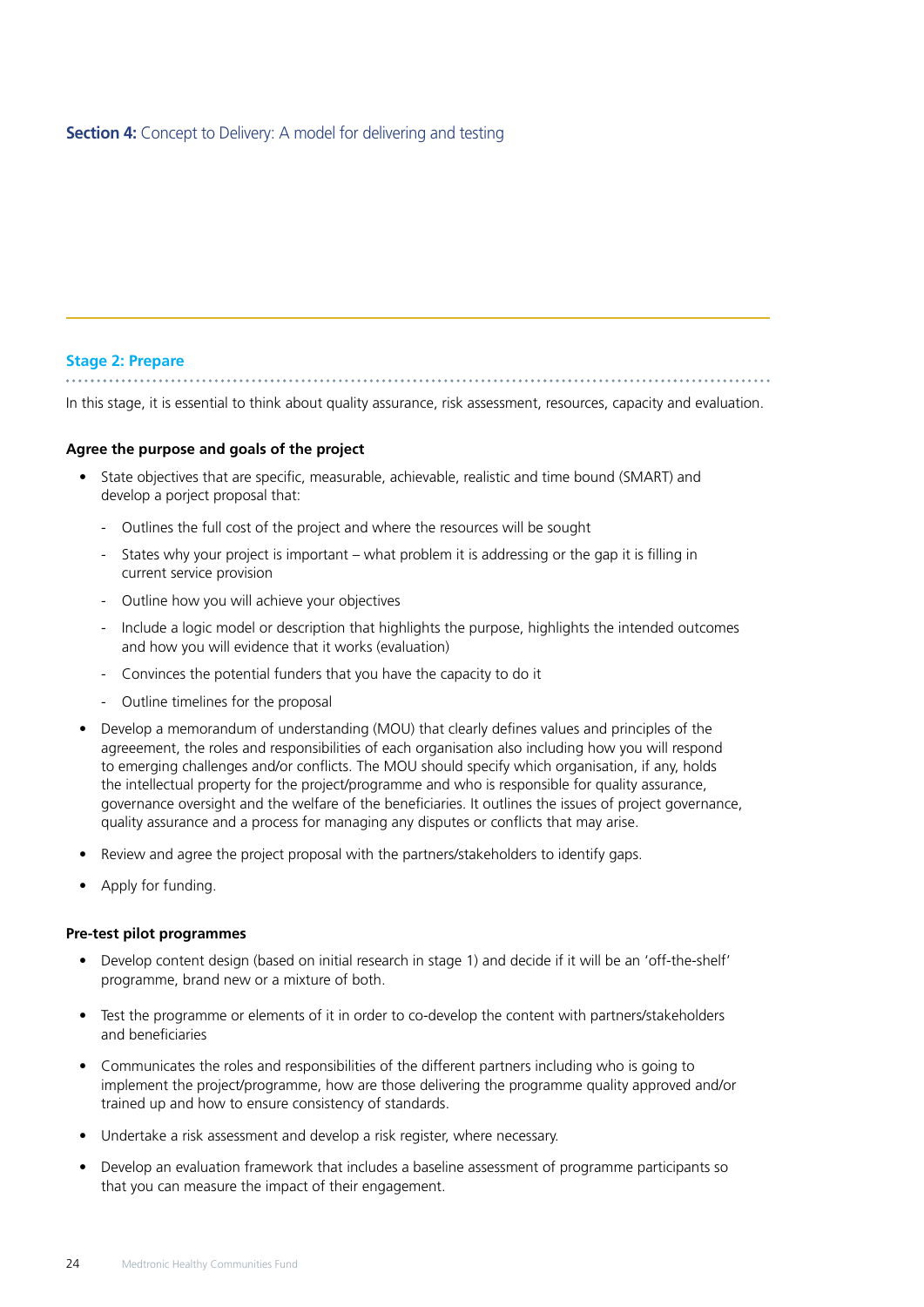- Set and agree markers of a successful project implementation e.g. the number of participants attending and completing the programme, the target demographic, responding to emerging issues presented by the participants, participants' benefit from the programme, including behaviour change. The markers of success may be different for every project and will be influenced by by the objectives that you set for the project desk review.
- If commissioning an external evaluator/ researcher, they need to be recruited at this stage. The evaluator/researcher will facilitate the development of your evaluation framework.

#### **Key questions in Stage 2 Prepare**

Are there SMART objectives in place?

Is there a costed project proposal developed?

Is there an evidenced informed programme in place?

Have you agreed the delivery model?

Do we have a methodology of engagement that is appropriate?

Do we have the necessary resources (admin, financial, materials, and personnel) in place?

Do we have skilled people to run the programme?

Have we agreed an MOU?

Have you set aside resources to put an evaluation framework in place? Have you designed your evaluation tools?

Are the partners/stakeholders clear on their roles and responsibilities in relation to management and delivery of the intervention?

#### **Stage 3- Implement**

Implementation is the way that the programme will be delivered to the beneficiaries based on the initial research, partners' MOU and programme design. Take time after the initial testing stages to meet your stakeholders and make any necessary changes to your delivery model before full implementation. Incorporate and change into your project plan. Based on your delivery model, identify what supports are required e.g. facilitators to run the programme, train-the-trainers, re-fresher training, materials, guidance packages, tools and templates.

#### **Secure feedback from stakeholders**

Eliciting feedback from the key stakeholders will:

- Help to ensure that the programme continues to be relevant to the needs of the beneficiaries.
- Provide information on which parts of the programme, if any, requires adaption.
- Manage expectations regarding fidelity to the programme. It will give an opportunity for the programme developers to review the method of programme delivery with key stakeholders.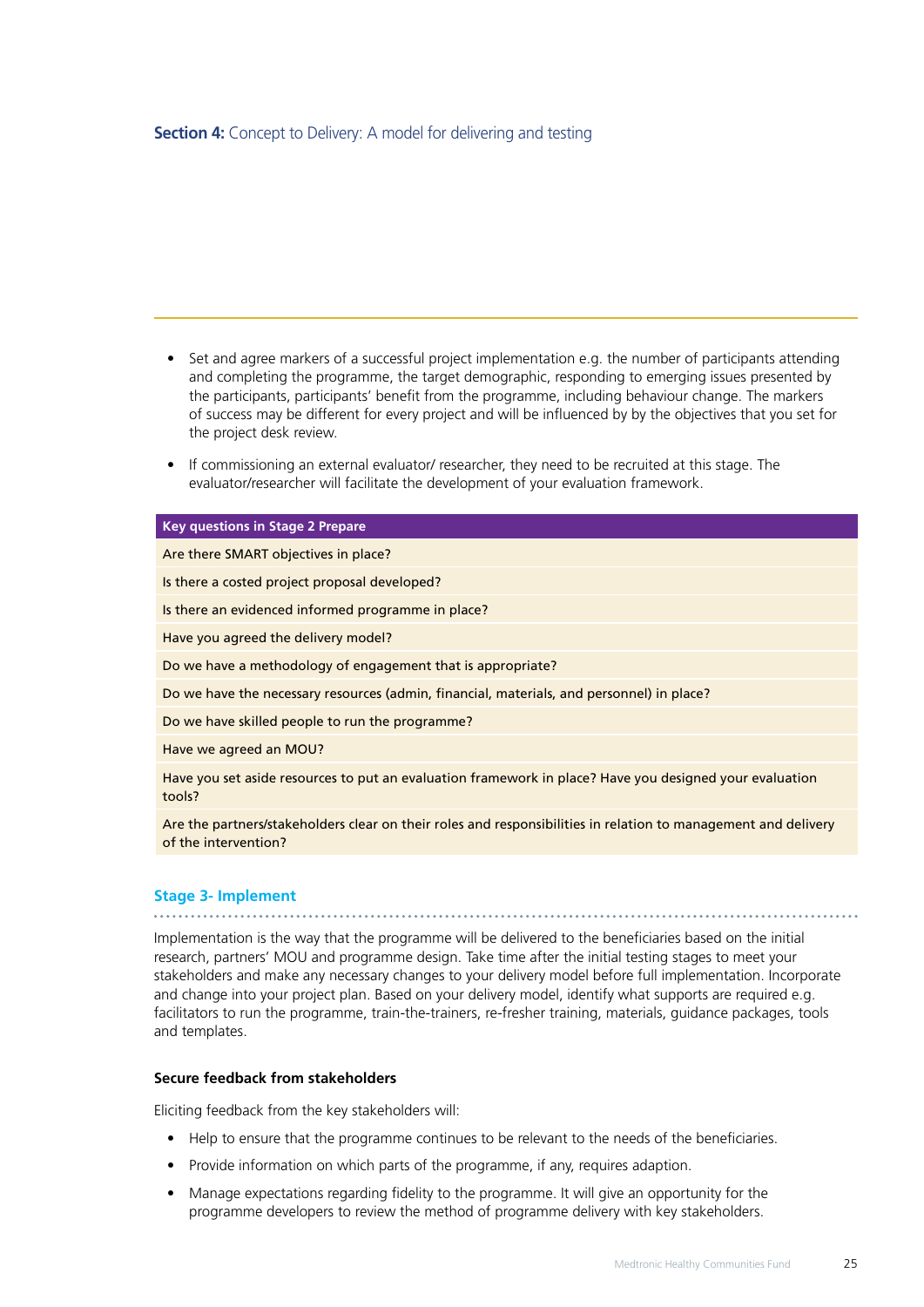#### **Ensure resources and capacity to deliver programme are in place**

Based on your delivery model, ensure you have participants and requisite resources in place.

#### **Deliver programme**

Integral to successful programme delivery is adherence to the model and strategy developed, while ensuring that all stakeholders are accountable for their specific roles.

- Run the programme in line with the resources (administration, financial, materials, and personnel) identified during Stage 1.
- Conduct a baseline assessment with participants.
- Meet with key stakeholders (implementing partners, people who are delivering the programmes and evaluator) regularly throughout the programme to review learning, respond to emerging challenges/ issues and, if necessary, add/remove/change programme content.
- Conduct a final assessment with participants as outlined in the evaluation framework.

#### **Key questions in Stage 3 Implement**

Have the stakeholders had an opportunity to feed into the final programme development?

Have you agreed how to check that the programme will be delivered as intended (fidelity)?

Have you got a recruitment plan in place and will you have sufficient participants to start the programme?

Has the baseline and final evaluation taken place?

Have you put a plan for evaluation in place for pre-evaluation and post-delivery for participants?

#### **Stage 4 - Evaluate**

Evaluation provides the opportunity to collect and then analyse information on the process, content and outcomes of the programme implemented. The evaluation results will provide the stakeholders with evidence of any changes that took place because of the programme and impacts it had on the beneficiaries.

Now is the time to analyse the data collected at stage 3.

Take some time, with your partners and stakeholders, to explore what is next for your programme. Reflecting on learning from implementation and discussing the outcomes from the evaluation will help inform whether to continue the programme and/or identify what improvements are necessary.

- Hold key stakeholders meeting to review findings from the evaluation and the experience of working together. It is important to explore next steps.
- Discuss any changes you want to make to implement the programme again.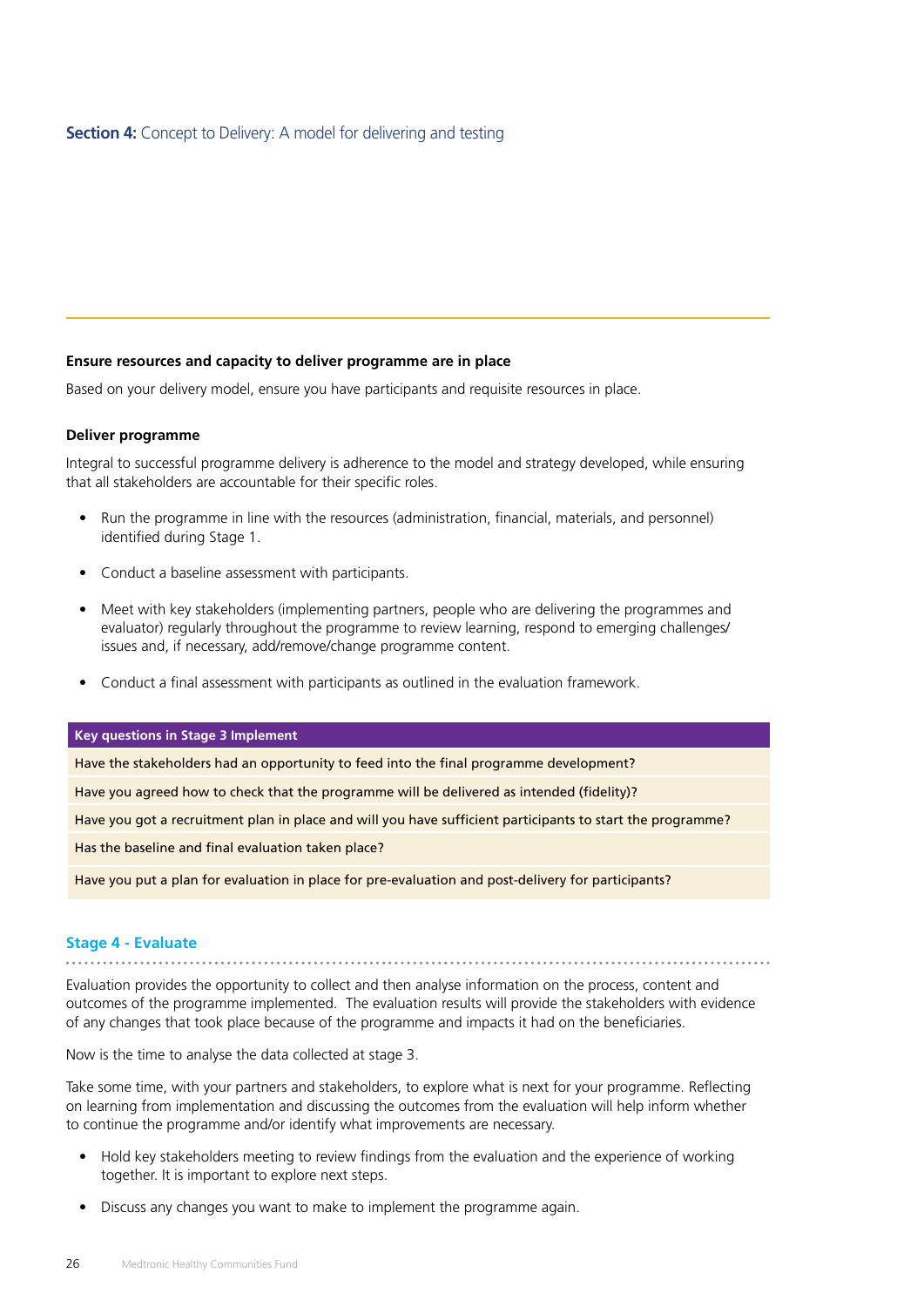- Develop a plan for sustainability and/or scalability that explores a number of key factors including: organisational capacity, funding, strategic planning, evaluation results, partnerships, communications, programme adaptation, and environmental support $20$
- Complete evaluation includes: impacts and outcomes (for all stakeholders), recommendations for next steps, changes/additions to the process and programme and value for money.
- Prepare a report for stakeholders including funders with recommendations for next steps. This could include a new proposal for more sustainable or ongoing funding.

#### **Key questions in Stage 4 Evaluate**

Did you have a stakeholders meeting to review evaluation results?

Have you updated your programme based on the findings from the evaluation?

Is there a sustainability plan in place?

Is the evaluation report complete?

#### **Stage 5: Outcomes**

#### **Assessing change/impact**

There are four types of outcomes that can be determined once a programme has been fully implemented and evaluated, these are:

- 1. Programme outputs this generally includes how many programmes were delivered, numbers of trainers trained, and reach of programme in terms of numbers of beneficiaries who participated.
- 2. Implementation outcomes this is sometimes referred to as a 'process evaluation' and can include factors such as stakeholder buy in, beneficiary engagement or recruitment. Practical issues such as communication, clarity of roles and responsibilities, adherence to the programme, cost effectiveness, and integration into the community can also be evaluated.
- 3. Individual outcomes can include factors such as knowledge, physical improvements, change in behaviour, social connectedness, quality of life, feelings of empowerment and confidence.
- 4. Community outcomes Using this approach, it would be inevitable that programmes will have an impact at community level and that individuals will share their knowledge and behavioural changes with family and friends. However, at the moment, the evidence for this is anecdotal. The 4 Partners were able to find ways to measure the first three outcomes. Deriving an evidence-based framework designed to capture the community level impacts of programmes beyond individual outcomes remains the challenge in health promotion research. It is important to stay abreast of any such developments and to be mindful of the wider policy context including Healthy Ireland and the Sustainable Development Goals.

<sup>20</sup> see resources for a link to a guide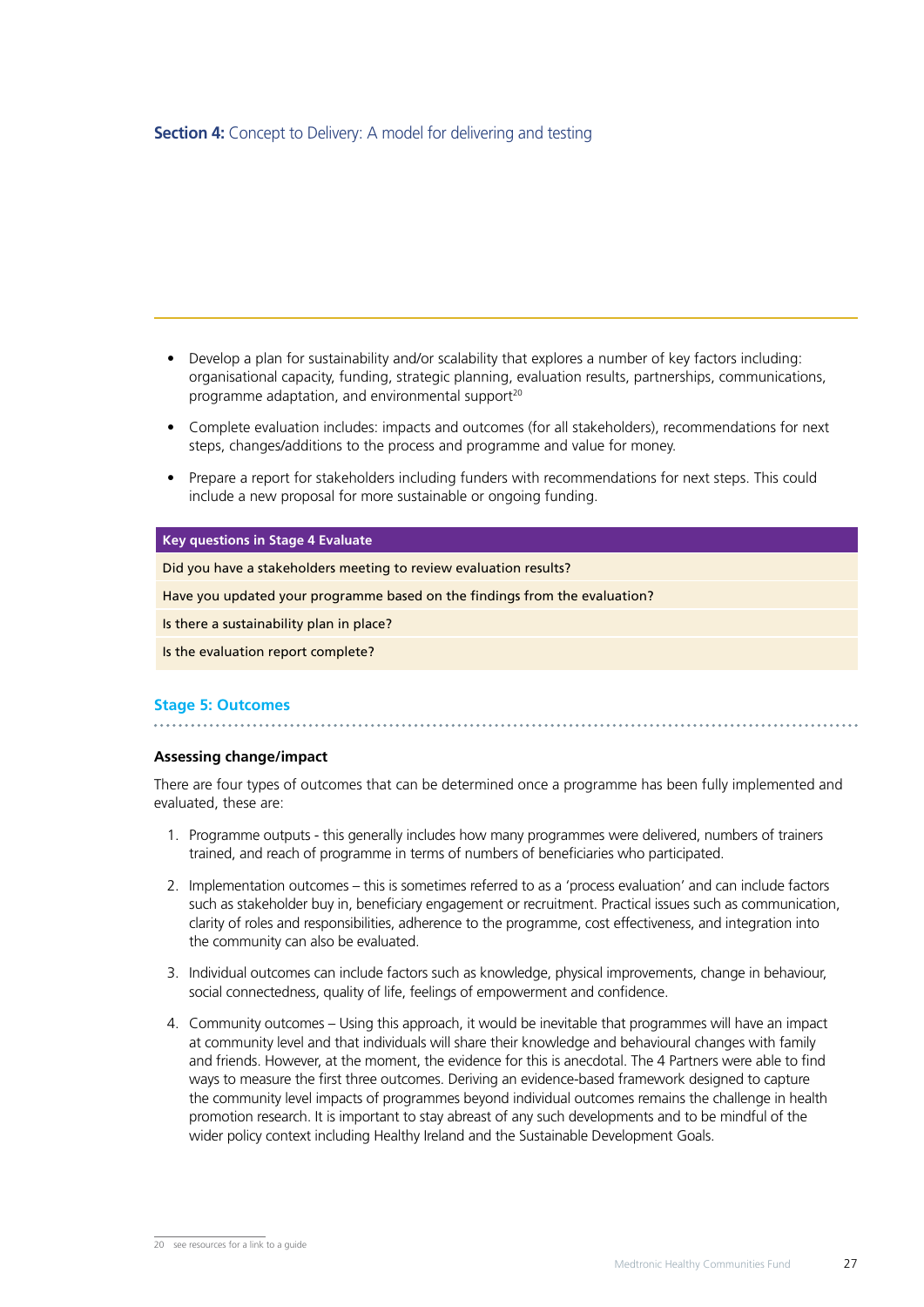#### **4.3 Summary**

. . . . . . . . . . . . . . .

The impact of the Medtronic Healthy Communities Fund's multi-annual funding is clearly demonstrated by the high-quality, effective, far-reaching and cost-effective health intervention programmes described in this report. Both research evaluations and anecdotal evidence from stakeholders show that these innovative programmes have made a difference to the lives of individual beneficiaries, their friends, families and communities across Ireland. They are practical and proven working examples of how Healthy Ireland goals to reduce NCDs can span the lifecycle and be implemented in different settings (community and education).

Through coming together, the four Partners had a unique opportunity to align their common goals, share their learnings and document this experience, for the benefit of other NGO's, philanthropic investors and those working in health promotion. The Concept to Delivery model is intended to be a step-by-step guide outlining critical steps along the journey to successful roll-out of any evidence-based health intervention. Themes such as resourcing, maintaining buy-in from stakeholders and beneficiaries, good communication and planning for the future all underlie the model.

As Ireland faces into a future where reducing the burden of NCD's is vital for our health service as it copes with an aging population, the challenge will be to deliver effective health interventions backed by long-term and sustainable funding.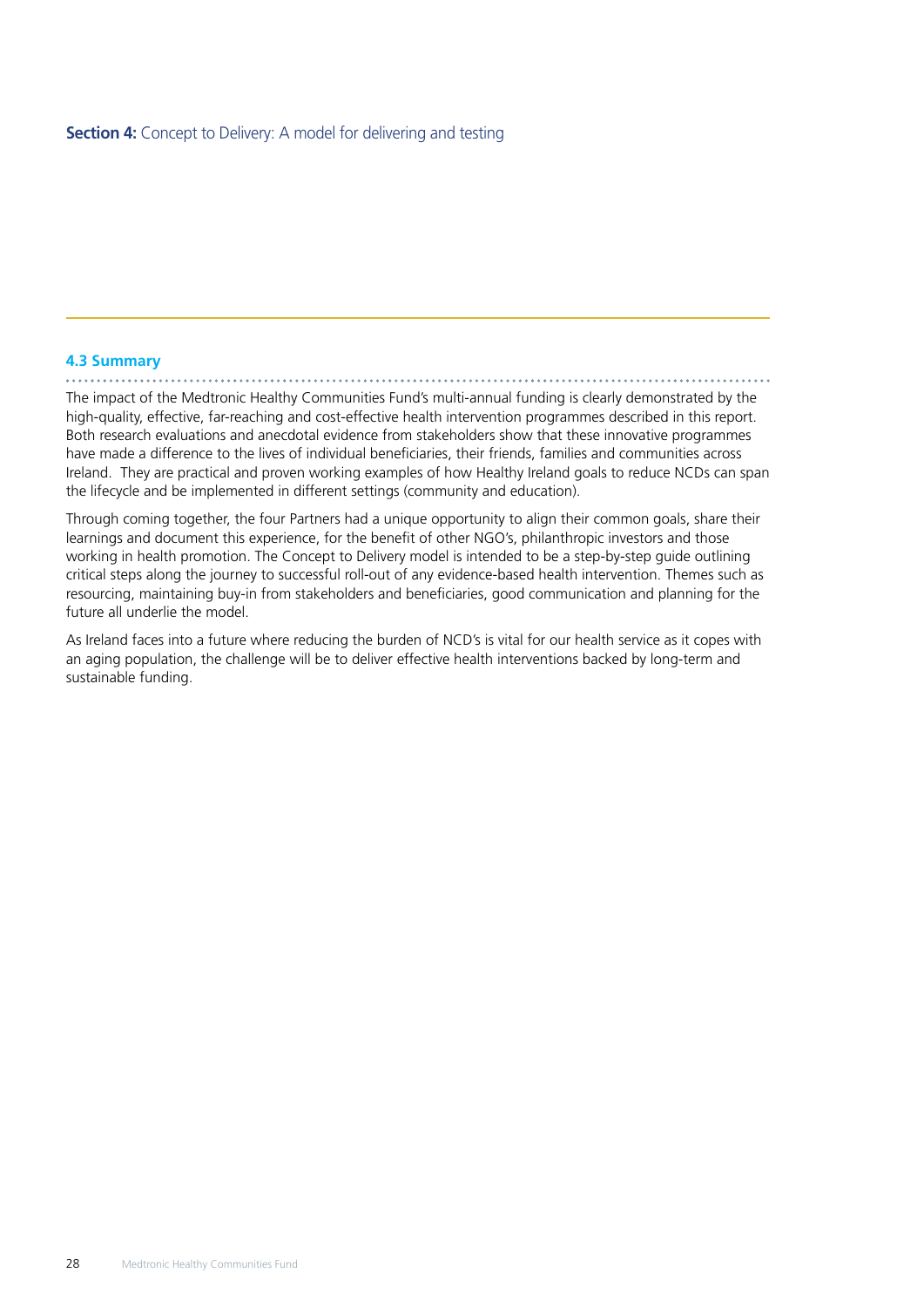### **Section 5:** To find out more

#### **5.1 List of useful tools and resources**

- 1. Identifying a Problem: Community Toolbox https://ctb.ku.edu/en/table-of-contents/assessment/ assessing-community-needs-and-resources/analyzing-community-problems/main
- 2. Needs Analysis: Firm Foundations A Framework and Tools for identifying and acting on the needs of young people is a helpful resource https://fdys.ie/wp-content/uploads/2016/02/Firm-Foundations-by-Tessa-Hibbert.pdf
- 3. How to write a successful proposal https://www.ucc.ie/en/research/support/funding/apply/successful\_ proposal/
- 4. Developing a sustainability plan Programme Sustainability Tool https://www.sustaintool.org/ understand/
- 5. Project Management Tools https://www.professionaldevelopment.ie/guides/guide-to-prince2.pdf
- 6. Risk Assessment https://www.besmart.ie/
- 7. MOU Template https://nerc.ukri.org/research/partnerships/national/together/current/mands-mou/
- 8. Conducting a SWOT Analysis https://www.cipd.ie/knowledge/hr-fundamentals/organisationaldevelopment/swot-analysis-factsheet
- 9. Designing an Effective Project http://cleenet.org/index.php/en/online-courses/modul-1/89-projectmanagement-for-ngos
- 10.Conducting an Evaluation https://cancercontrol.cancer.gov/IS/docs/NCI-ISaaG-Workbook.pdf
- 11.Communication strategy https://sustaintool.org/wp-content/uploads/2018/04/Sample-Plans-EvaluationPartnersCommunications.pdf

#### **5.2 Key contacts**

Irish Cancer Society: Claire O'Brien clobrien@irishcancer.ie or download the evaluation report www.cancer.ie/fit-for-work-2019

Irish Heart Foundation: Emma Hennessy ehennessy@irishheart.ie

Siel Bleu Ireland: Carla Piera Fitzgerald carla.fitzgerald@sielbleu.ie

Marie Keating Foundation Helen Forristal hforristal@mariekeating.ie

The Community Foundation for Ireland: David Böckmann dbockmann@foundation.ie

Medtronic Foundation: please contact David Böckmann at The Community Foundation for Ireland